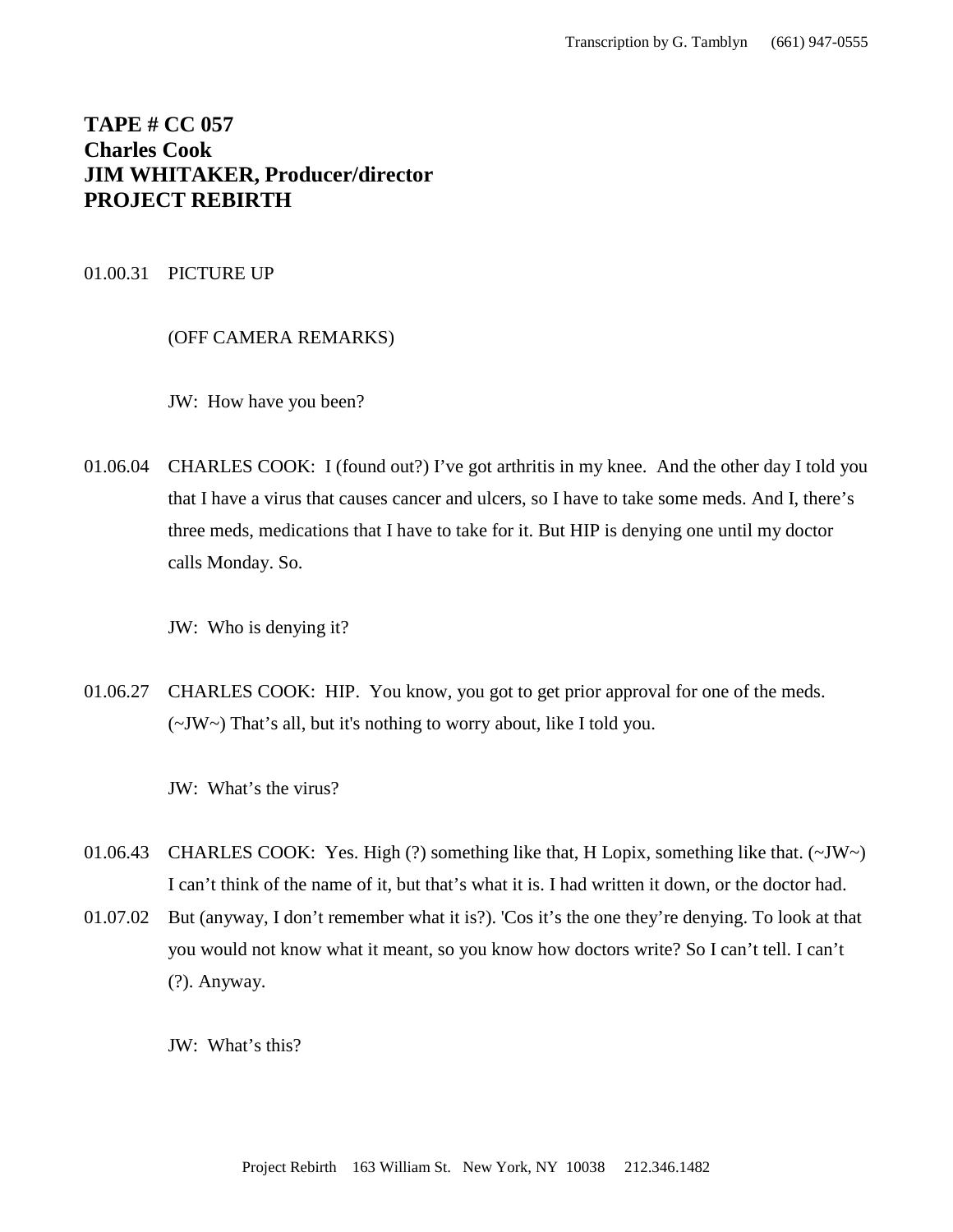- 01.07.20 CHARLES COOK: This is my ID so I don't have to be walking around carrying a wallet. Makes it easier.
	- JW: How's your year and a half been?
- 01.07.30 CHARLES COOK: It's been good. I've had fun. You know? Just taking everything easy. No change from the last time you seen me.

# (OFF CAMERA REMARKS)

01.07.44 CHARLES COOK: Seems like (?) with all this work y'all doing. And they haven't even put that building up (?) level of the ground yet. Haven't done nothing. They just (?) a waste. It's disrespectful.

JW: It's a lot of politics?

01.08.00 CHARLES COOK: It's very disrespectful. To all them guys in uniform that went in that building. They should have been passed that. That's how I feel about it. So what you want to ask me?

JW: What do you want to say?

01.08.27 CHARLES COOK: No, I ain't coming with nothing on my mind. I'm just trying to survive this, this gridlock they have us in, holding down gas prices decently. That's the only thing I want to see them do, just hold gas prices down, we'll be all right, 'cos gas prices make everything else go up. You know, cause and effect. If it costs more to bring the merchandise to you, they got to, of course they got to put that on the other end.

JW: What else is going on?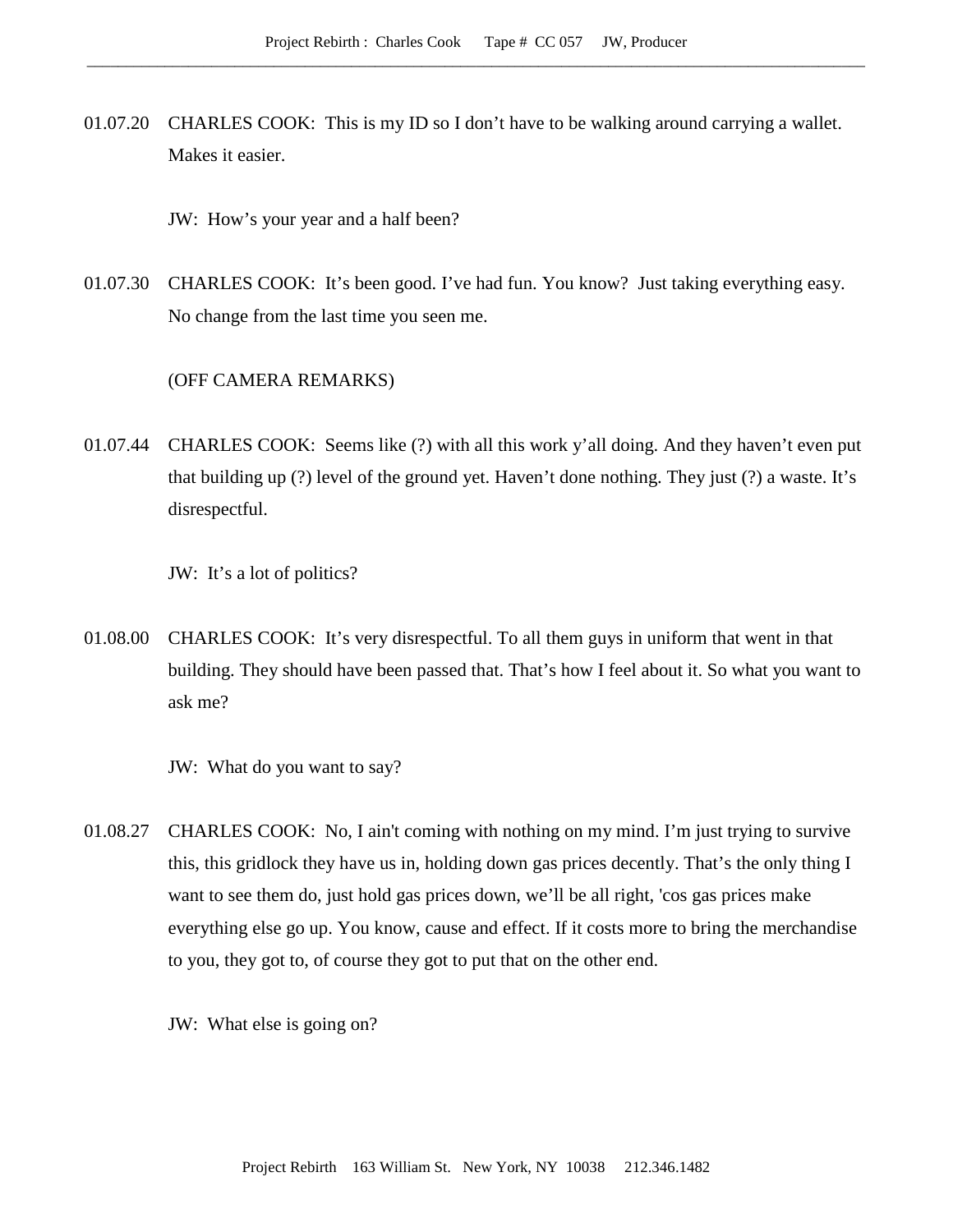- 01.09.03 CHARLES COOK: Nothing. Nothing, since last time I spoke with you. Since I've been to (Ruskini?) I went up to another class and that was it. But other than that, I haven't been doing anything. I haven't (?) heard from FEMA. For whatever reason. The girl says she don't know why they haven't called me, so I'm just waiting to see what happens. Maybe it might be the economy.
- 01.09.28 You know, but I didn't sign on to work as a paid employee, I signed up to be a volunteer, so. Maybe I need to stress that to her. And then again, maybe I'll just wait 'til something happened. 'Cos it's been pretty quiet so nothing has happened, so I don't (?) there's never been a need yet for me. So. That's about it. So let's talk about something else, 'cos there ain't nothing, my life has been dull. On the real side, other than getting on that bike the other day, which was fun.
- 01.09.59 And today.

JW: Why has your life been dull?

- 01.10.03 CHARLES COOK: It's not all, when I say dull it's just that it's very routine. I play chess. All day, or play chess all day or pinochle. You know, so I've been just cool. Maybe it's because I'm nearing those senior years (LAUGHS). I can't turn these numbers around. Every number I have is too high to turn it around.
- 01.10.32 And you know, I used to be able to say well, when I'm 42 well, oh, well I can still say I'm 24. My numbers are 24, or 43 was 34. You know? A 6 and a 9 is kind of hard to turn around (LAUGHS). You know, so.

JW: You're 96?

- 01.10.49 CHARLES COOK: Yeah (LAUGHS) yeah. Don't sound too good. Well, I'll take 96, that'd be all right.
	- JW: What were you doing in Albany?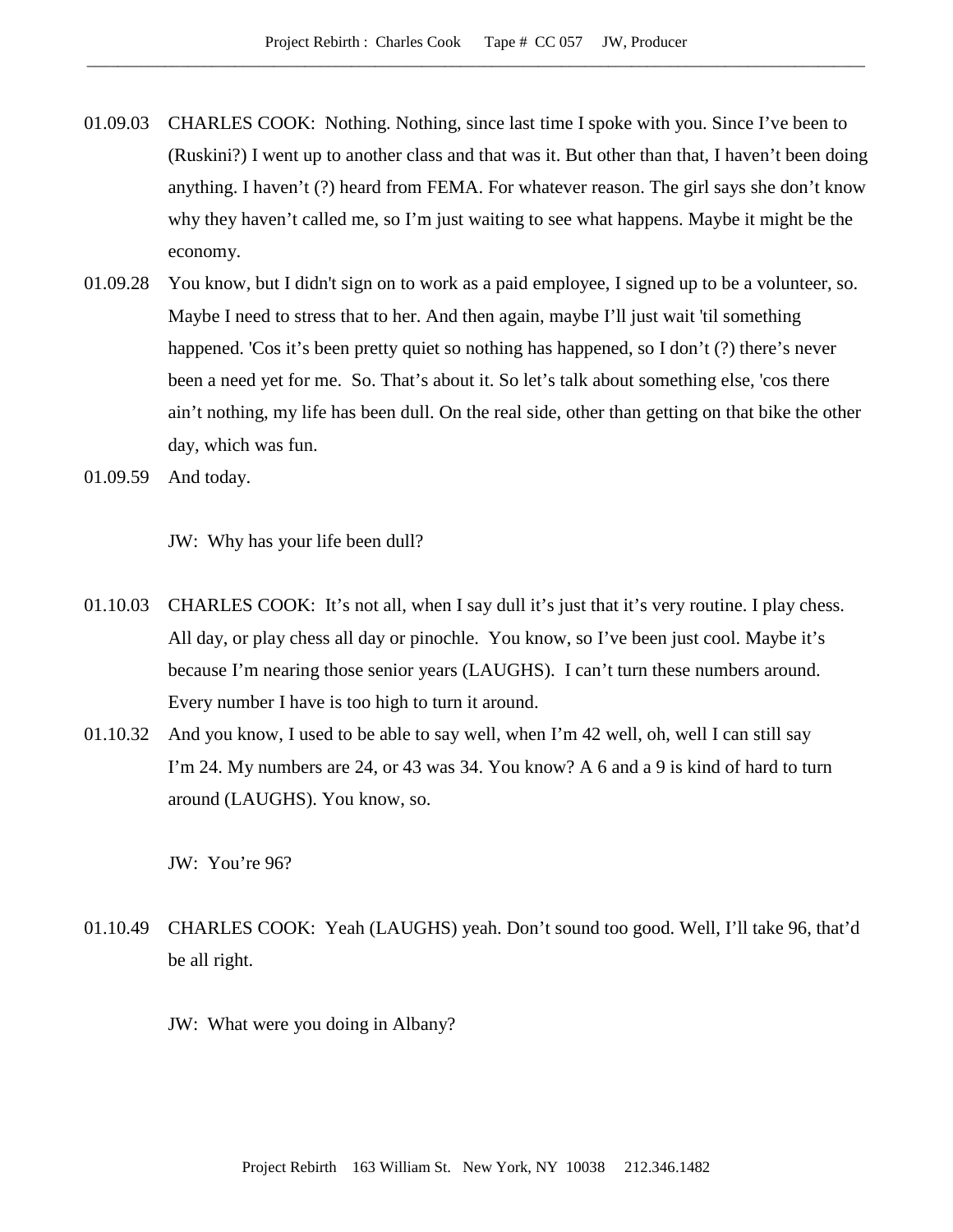- 01.11.00 CHARLES COOK: Oh, Albany, I was there because I was going to the class and I had a layover. I took a layover in between going, rather than come all the way back home, I stayed in Albany, 'cos I knew somebody in Albany. I spent the night, we went out and had drinks. Or she had drinks. (Took her?) a friend of mine. It's nice to have friends close around. (?) I took, made a business thing into a pleasure thing at the same time.
- 01.11.29 And then I was gonna have some records. I told you that store has some of the best records. If you really need some records, that's the store, for old stuff 'cos you can't catch or find. And they have original wax copies. (?) I think I have a card.

JW: You didn't go to the doctor until the third year – why did you wait?

- 01.12.10 CHARLES COOK: Don't trouble trouble, 'til trouble troubles you. That's my motto. But I've been going a lot lately. I really been going to the doctor a lot lately. I can show you my appointment book. I've been going to the doctor (?) since the last time I went to Mount Sinai they suggested I see my doctor and let him follow up on some stuff.
- 01.12.35 And since then I've had a tube down my stomach. That's how they found out about this virus. (?) A tube the other way (LAUGHS). And I've been tube-d out. So they've really been checking me out. You know, they saw something that they didn't like, so. Now I found out what it was. But my doctor says this medication that he's gonna given me 9 out of 10 times he can get rid of the virus.
- 01.13.02 You know? And (?) you know, you come to go anyway, so it's no big thing.

JW: Why did you go in the third year?

01.13.25 CHARLES COOK: (MID-STATEMENT) I went to, somebody asked me to go sing and I said I can't sing 'cos my throat is going. So then they said, you know, you haven't (?) you been to the clinic? And I said no, I hadn't been to the clinic. They said you need to go to the clinic, maybe they can clear it up. So that's what prompted me to go. And they haven't (?) get cleared up, but it's Ok. It's not as bad as it used to be.

JW: Why do you think that is?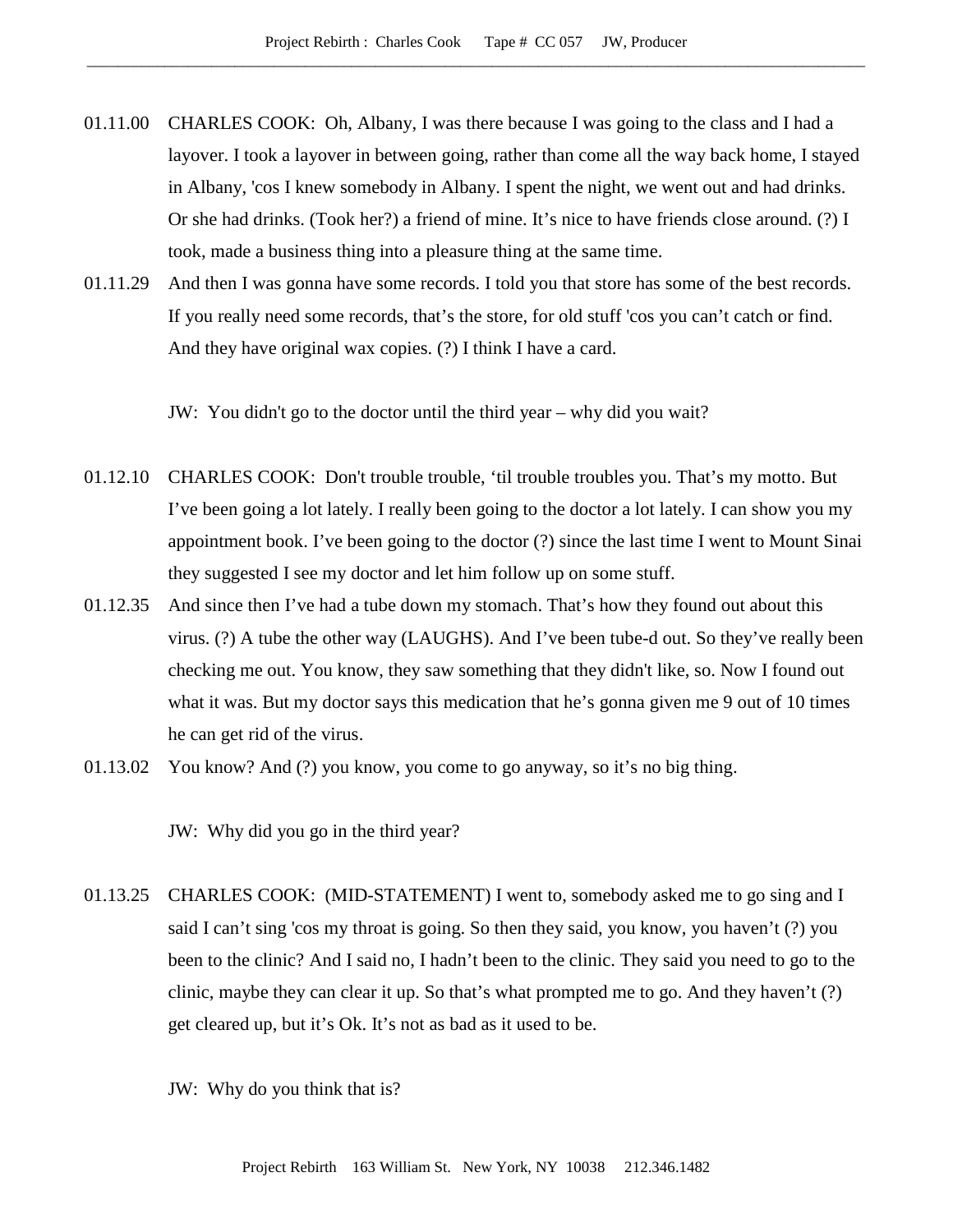01.13.49 CHARLES COOK: Apple cider vinegar. And eating the right food. I take apple cider vinegar every day. And some other stuff. I've got a lot of junk that (?) got a friend of mine's a herbalist, so he's got me on a regimine.

JW: How long have you been seeing the herbalist?

01.14.10 CHARLES COOK: Now it's 2 ½ years, 3 years. You know? About 3 years now. Actually more than that. It's gonna be 4 (?) you know, where I'm actually participating, following in what he's telling me to take.

JW: What do you mean?

01.14.27 CHARLES COOK: Taking the stuff that he's told me to take.

JW: Who?

01.14.31 CHARLES COOK: I listening more (?) I'm listening to everybody now. I'm just doing it all and combining everything. You know? 'Cos I have a very enlarged prostate, trying to shrink that. But this herbalist has guaranteed he's gonna, he's got something that can get it down, so take this stuff. 'Cos I know somebody else had a, one larger than mine and his went down, taking the herbs. I'm supposed to pick that up this week.

JW: Why didn't you let us film you at the doctor's?

- 01.15.07 CHARLES COOK: Well. It's not about the doctors and stuff. Nobody wants to hear about sickness and stuff. I don't think, you know? You know, my sickness is my sickness. It's very a burden I have to carry for myself.
- 01.15.33 I don't even let my, my wife's a nurse. When I, we used to go to the hospital when we together. She wouldn't even, I'd tell her don't even come. She was the head at the hospital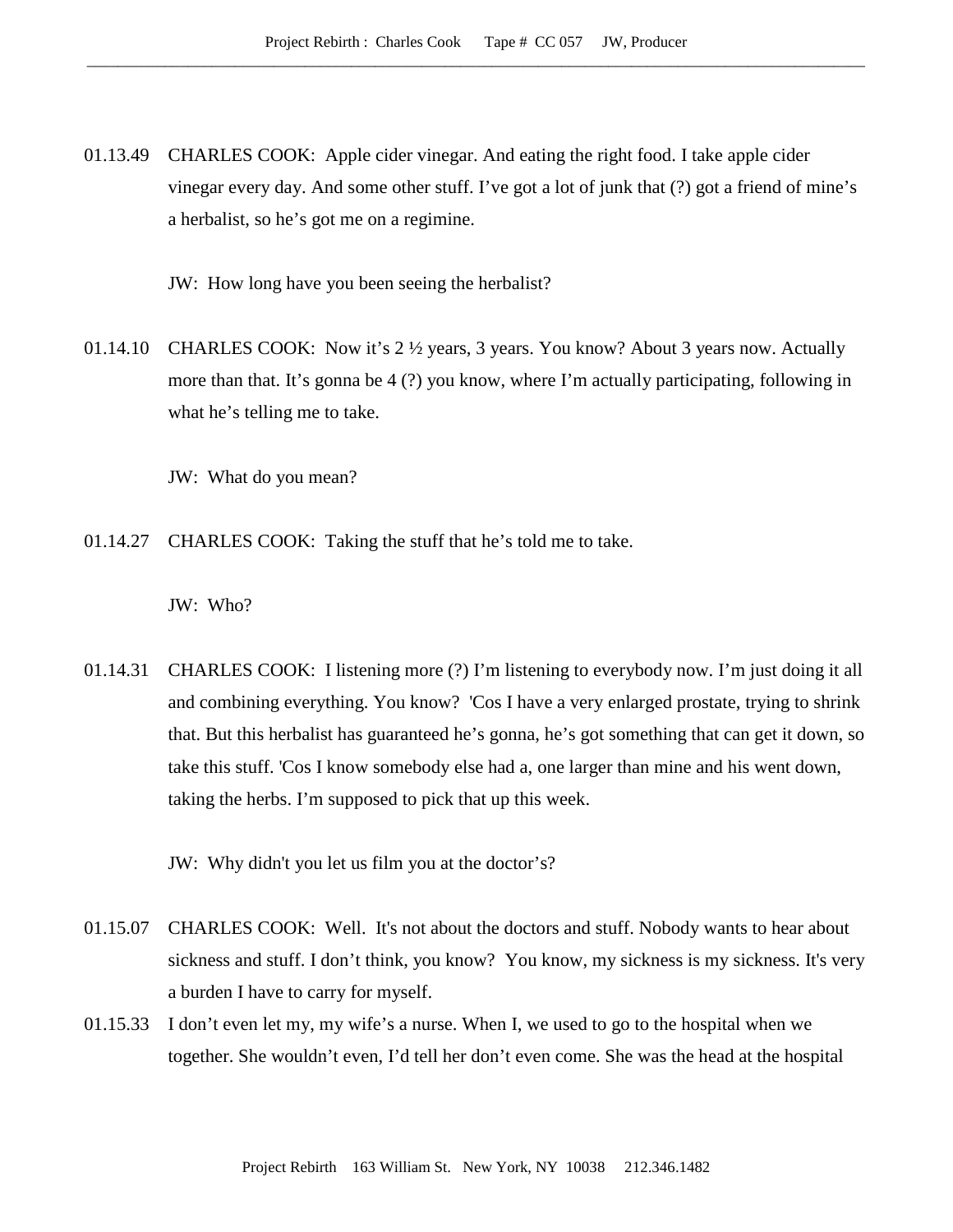she was at, and I wouldn't go to her hospital. I mean, I go to the hospital by myself. I do my sickness by myself.

JW: Is that the way you've always been?

01.15.54 CHARLES COOK: Yeah. Yeah, I've always been that way. May sound crazy, but that's how I do. I, I would take, when I had an extended stay in the hospital when I was married, I told my wife just bring two things. In fact, you ain't got to bring me two things. I got everything I wanted before I go, got in there. I said you don't have to (?). In fact, don't tell nobody even where I'm at 'til I get out. That's the way that went.

JW: Why is that?

01.16.26 CHARLES COOK: That's (?) I don't know. That's just the way I am. (~JW~) I don't want nobody to come and say (?) boy you look bad. And smile and say oh, you look so good, and you know they lying. (LAUGHS) Then (?) you know? I just rather say stay (?) 'til I heal up by myself (LAUGHS).

JW: Did you go to the doctor for a period of time?

- 01.17.00 CHARLES COOK: No, I haven't had no hospital stay since I've seen you. But I, truthfully have been going to the doctor, though. (?) I've gone to more doctors in the last month than I've been going in my whole, entire life. 'Cos I've always avoided the doctor. Always. At least one, two, this month alone.
- 01.17.30 Three. This month. In May, I had one. Two, three, four. That's four. April. One, two. Three. Four. Not counting the VA, I don't even write them down.
- 01.18.00 Five. That's in April. Six. March. I, I've been really been going, though. Seven. In March, twice.

JW: Why do you have to keep going back?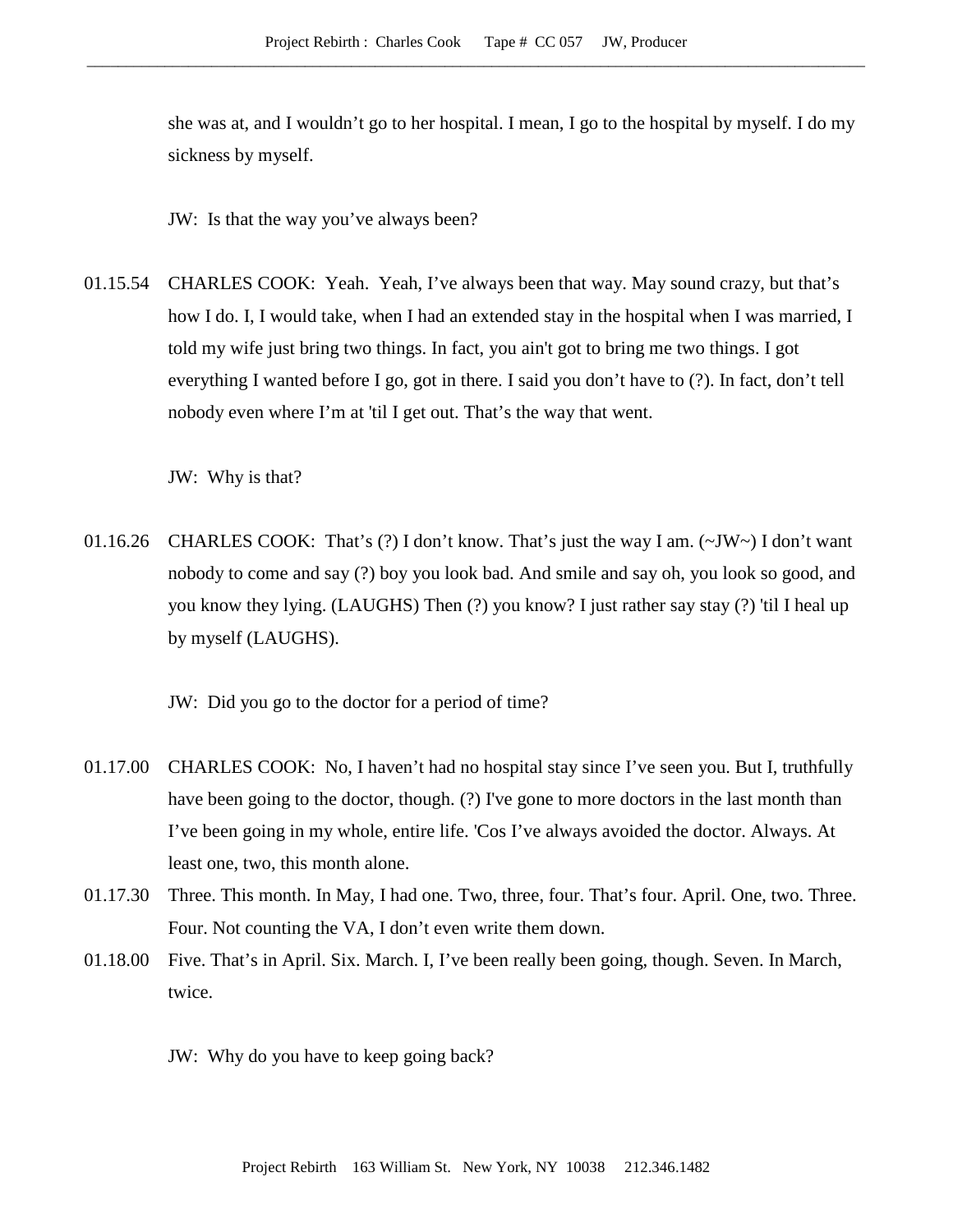01.18.17 CHARLES COOK: The results of tests. They've been giving me a lot of tests. (~JW~) Some of them have been favorable, some haven't.

JW: Such as?

- 01.18.33 CHARLES COOK: (MID-STATEMENT) this one that I just told you, my stomach is not favorable. But it's curable. I had a bruise in my kidneys, they had to go extend that. I told you about that. That's where they put that (?) put that camera down my penis. That wasn't too good. That was a little painful (LAUGHS).
- 01.19.03 Yeah, lord, don't jump for that one (LAUGHS). Try to walk the other way.

JW: What's the outcome?

01.19.15 CHARLES COOK: I'm all right, I'm all right. Most of my stuff is curable. You know? They're catching everything. So I'm ok. I'm all right. There's nothing to worry about. If it was  $(\sim JW \sim)$ 

JW: I'm curious to know?

CHARLES COOK: (MID-STATEMENT) I'm not giving out no information (?) you to know, but I'm ok.

JW: That's what I mean?

### (SIMULTANEOUS CONVERSATION)

01.19.35 CHARLES COOK: I tell you, I'm kind of private that way. But I'm ok. (~JW~) Renee's been trying to find out. I keep saying I'm all right, don't worry about it. I'm all right, don't worry, I'm Ok.

JW: Right?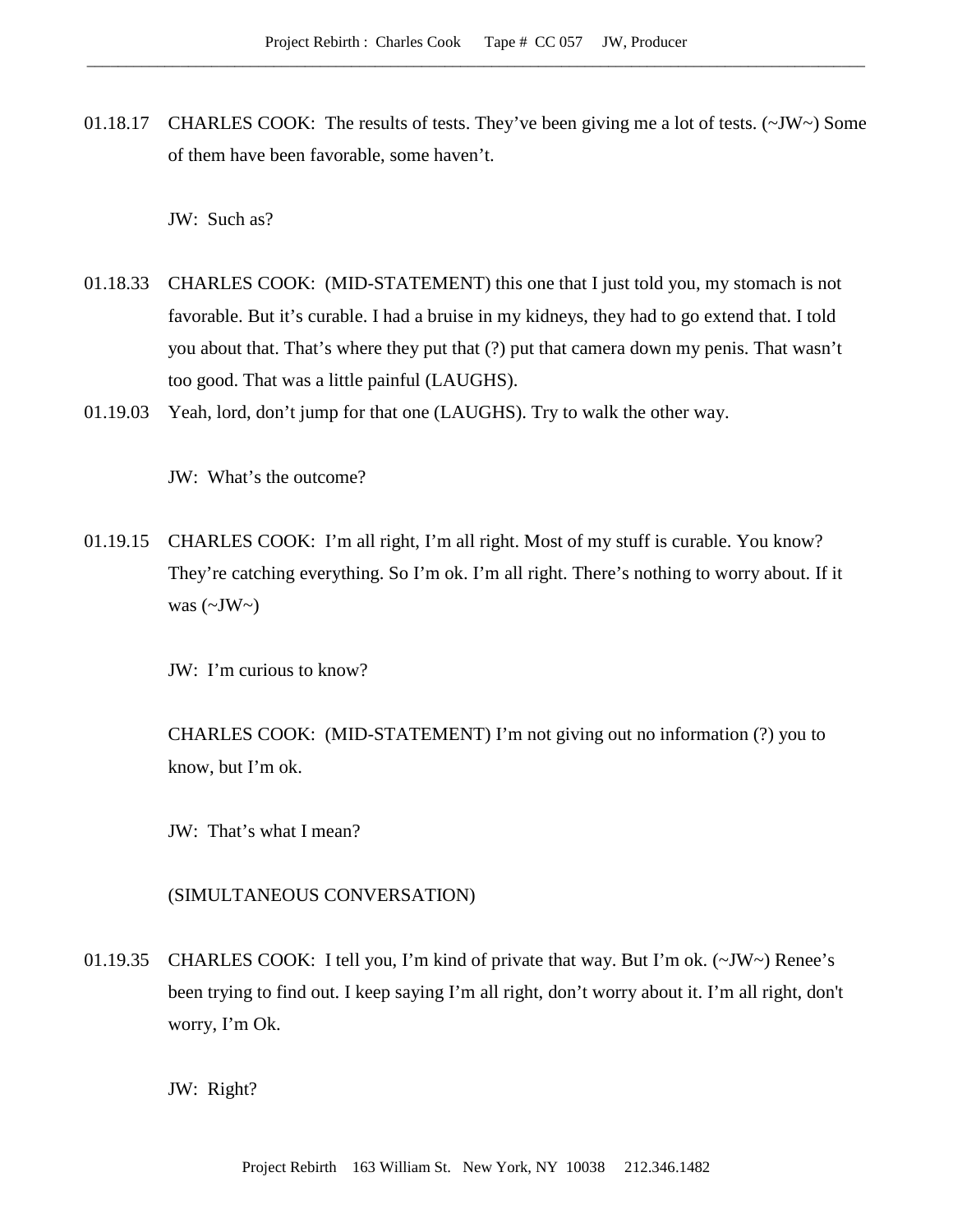CHARLES COOK: I could be buried tomorrow and I'll still be saying (LAUGHS) I'm all right.

JW: This is something you haven't shared with us for 8 years?

01.20.00 CHARLES COOK: I thought I told you everything.  $(\sim JW)$  Except the medical part  $(\sim JW)$ this right now.

JW: The medical part seems to be critical?

01.20.09 CHARLES COOK: (MID-STATEMENT) I swallowed all that dust which was (~JW~) horrendous  $(\sim JW \sim)$ 

(SIMULTANEOUS CONVERSATION)

JW: You went to find coffins?

01.20.18 CHARLES COOK: Yeah, well, I did all that.

JW: What's going on?

01.20.21 CHARLES COOK: I'm ok now. (~JW~)

JW: What has happened?

01.20.31 CHARLES COOK: What happened is that I never had no fear about it, but most of my worries or concerns have been over, you know, nothing I needed really. Say I got to worry about it, ok? That's all I can say, not and as for my friends, there it's not for them to worry about. Like (?) he said you better (?) you tell him I'm all right. He'd be the first to know if I'm not all right.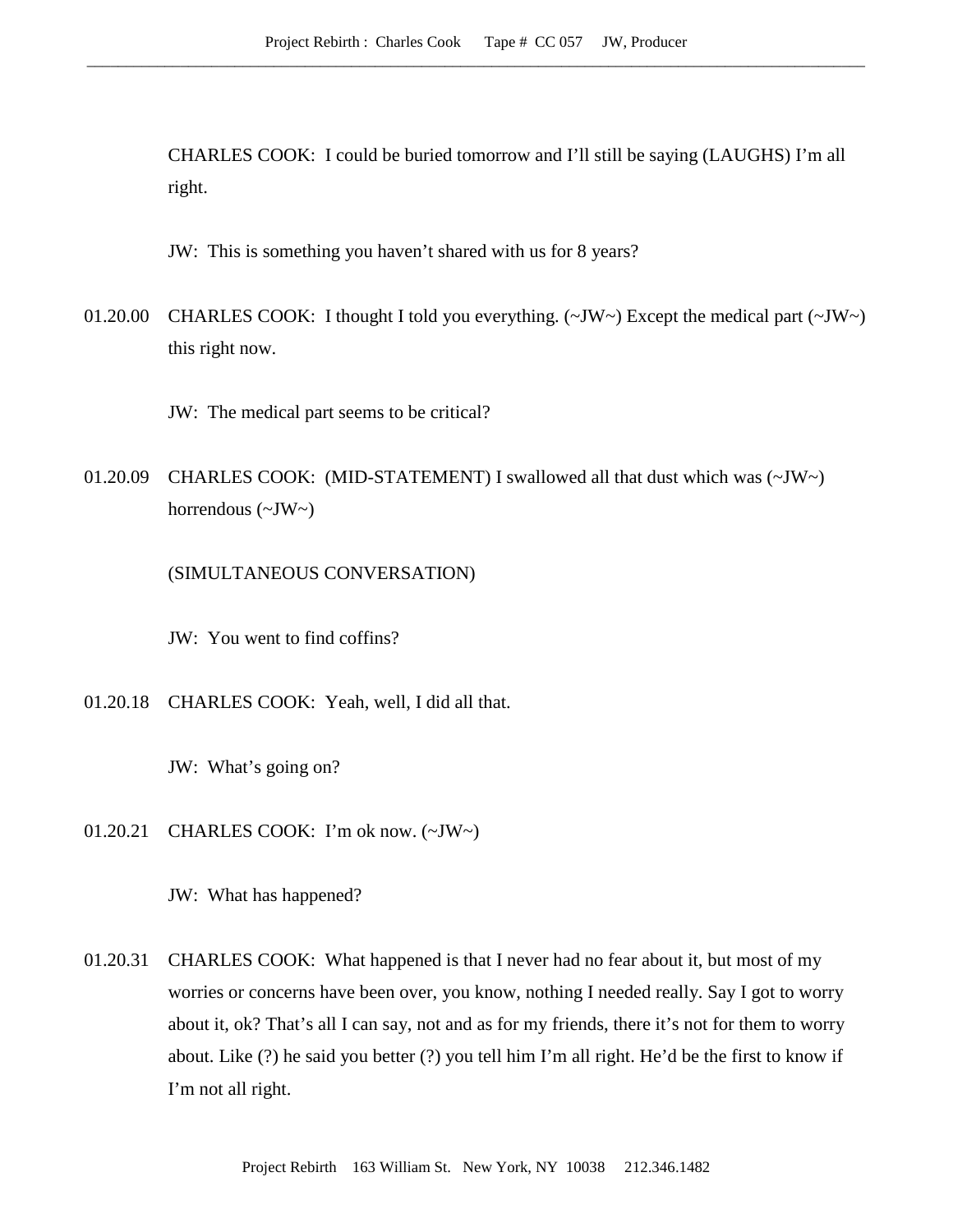JW: Were you ever not all right?

01.21.10 CHARLES COOK: Yes. At the beginning I wasn't really myself.

JW: How did that look?

01.21.20 CHARLES COOK: I was very, very short of breath, 'til I started taking the regiment that that guy put me on in Brooklyn. I couldn't hardly (?) I became asthmatic.  $(\sim JW \sim)$  Which (?) So that, but I'm getting over that. But my breath is still short of breath. But I contribute that to the fact that you know, the big 7-0 is next year. So. That has a lot to do with it.

JW: You had an appointment 4 years into this, you found that you were sick?

01.22.01 CHARLES COOK: Yeah, they were, they were telling me there was nothing there. There was nothing wrong, and I kept saying it was something. You know? I kept telling them I swallowed glass and no, no, no, that's impossible. You know, then the, they turned that around and say yeah, we see signs that you might have, you know? Yeah, I felt vindicated 'cos I kept telling people I was like they were almost starting to make me convinced I wasn't, I wasn't, I didn't know what I was talking about.

JW: Did you think that for awhile/

- 01.22.31 CHARLES COOK: No. I already, I knew. I knew like on that second day I told the (?) we, the fellow and I said we're fucked. (LAUGHS) 'Cos all that stuff we swallowed. I mean, it was a mouthful of stuff. You know? And we knew it, we were working down there by the first day what was down there. 'Cos they were coming around saying you know, this stuff is toxic and what it was. Pulverized glass, pulverized plastic, steel, everything else.
- 01.23.03 And we swallowed all that. So we had to ingest it, so if you ingested it, and you ate some of it. It was, eating and the canvas down there, it was blowing right in on the food.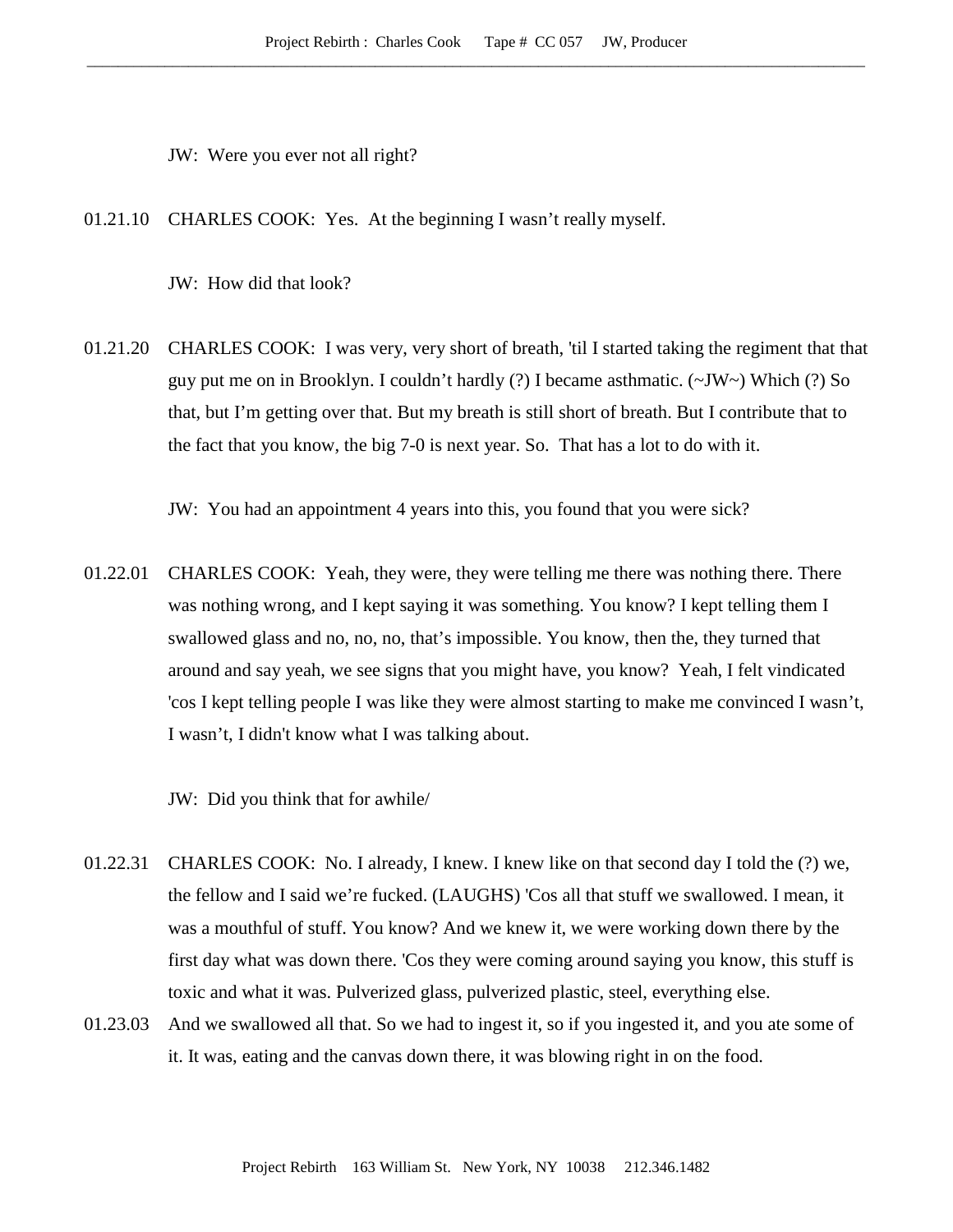JW: What did the doctor say to vindicate you?

- 01.23.33 CHARLES COOK: No, he, he went on to say that the reports and everything shows that a lot of y'all did ingest glass. And your symptoms are, we're finding with other, what everybody else is saying, about the burning in the chest and the sticking like you've got something sticking yourself. And I told him, I said I didn't need you to vindicate, but it made me feel better than knowing that I'm not crazy.
- 01.24.02 That's all. So now let's get back to this project.

JW: What project?

01.24.12 CHARLES COOK: This one y'all are doing.  $(\sim JW \sim)$  Y'all gonna wrap this thing up, and y'all gonna try and put it in 2030 when they finally build the building?

JW: Maybe.

01.24.29 CHARLES COOK: (LAUGHS) Because, see, I figure if they do one brick every other day, 2030, they might be on the second floor.

JW: Have you been there lately?

- 01.24.41 CHARLES COOK: Oh, I was, I went through there, I had to drive that way, a couple of days ago. My girlfriend, she drives an ambulance, and she left for (?) her phone or something. So I had to go down there where she was at and get her phone to her.
- 01.24.59 I'm still taller than what I, the structure. You know, the street level, I don't see nothing up.

JW: It's getting up?

(OFF CAMERA REMARKS)

CHARLES COOK: Well, above what ground?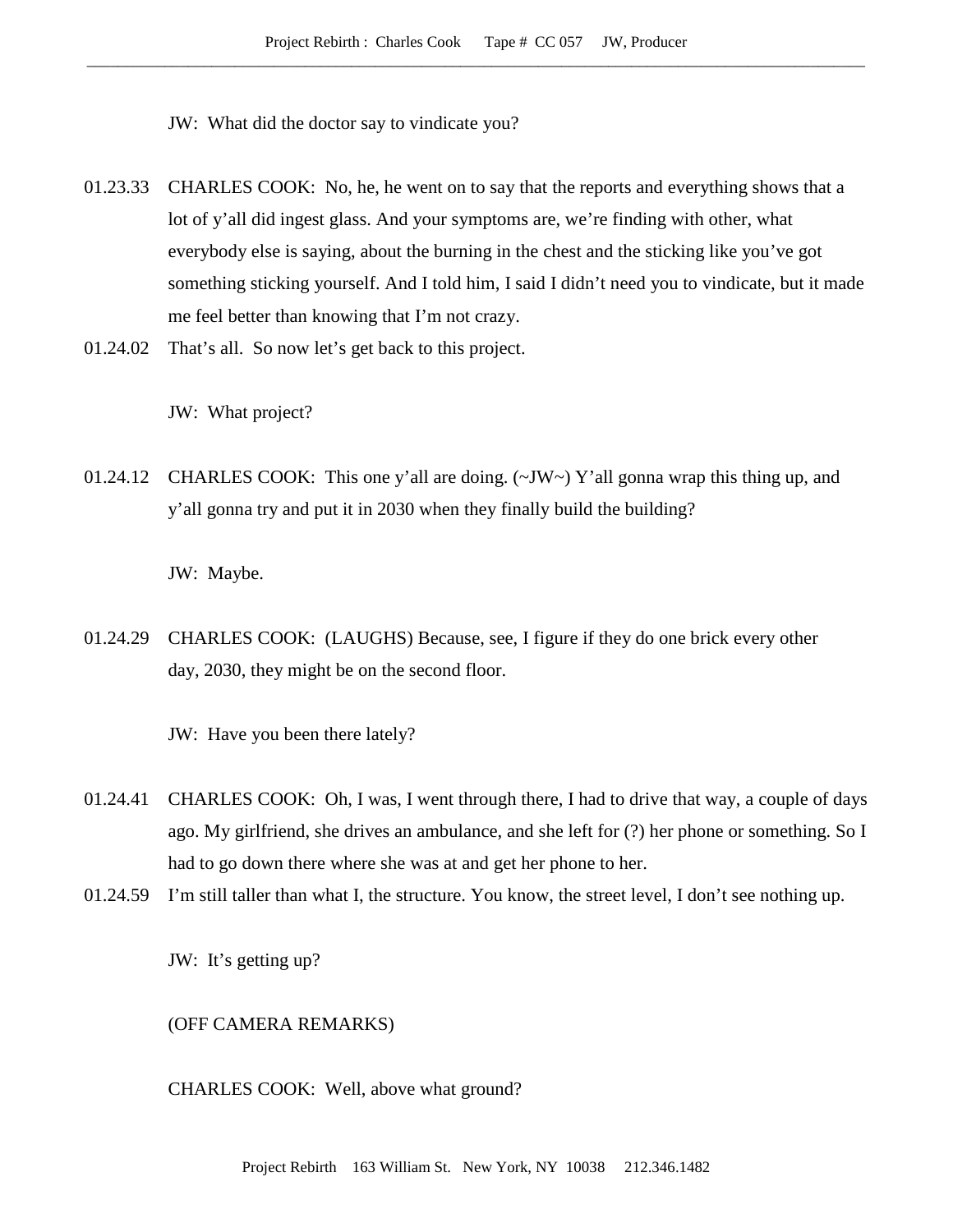## (OFF CAMERA REMARKS)

01.25.28 CHARLES COOK: All I saw was from ten, I (?) Ladder 10. It was Engine 10. So it didn't look like it was up. Maybe it is. Well, hopefully that's a good thing you know. It doesn't take long. Once they put steel up it don't take long to do, though.

JW: They have steel up now?

# (OFF CAMERA REMARKS)

01.27.06 CHARLES COOK: They need to erect that for the firefighters, though. And police officers. All those that responded. They really need that. 'Cos I think it's disgraceful that they even arguing over it.

#### (OFF CAMERA REMARKS)

- 01.27.29 CHARLES COOK: Yeah, see, they waited and messed it around, now they don't know how to go. (~JW~) But you know, that's, I believe (?) of the United States would pay for it. All, all the sites. A dollar here and a dollar there. That's not much. Just saying, put it up for a vote – do you mind \$2 coming out of your tax this year towards the memorial? (?) would be built.
- 01.28.01 Just a suggestion. I wouldn't mind. But. You know.

JW: Do you think about 9-11?

- 01.28.23 CHARLES COOK: Yeah, I, I do. And some, if I had been a young man, I would be probably in Iraq right now. 'Cos I would have joined up. (LAUGHS) I told you that the Navy sent me a recruitment letter two years back? Join the SEALS (LAUGHS). I can't get over that. I know they made a blunder (LAUGHS). I wonder how many (?) that?
- 01.29.00 I should have framed that. That I should have framed.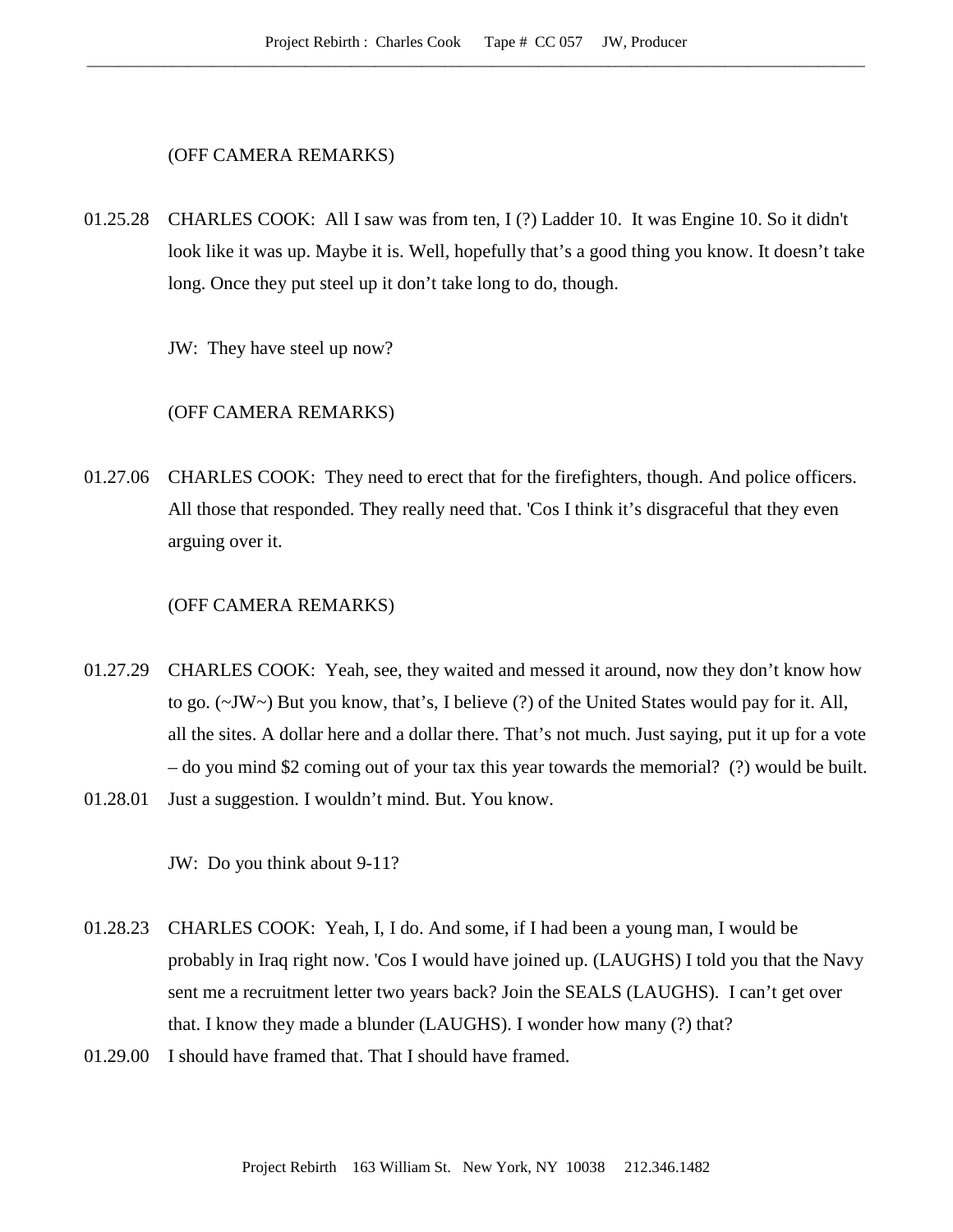JW: What did you do in Albany?

## (OFF CAMERA REMARKS)

- 01.29.16 CHARLES COOK: Ariskinee? Well, Ariskinee was a class on bioterror, warfare. And we discussed several scenarios, one of which actually played out since I've been up there, and that's the swine flu.
- 01.29.38 Swine flu actually is not supposed to be able to exist in hot weather. My theory. No, that, that's not my theory, but my theory is, it was set deliberately during that peak time for students coming down for the spring break.
- 01.30.02 Because you see how many deaths that they had. So somebody made a large containment of it and exposed it to a particular area. Only reason it wasn't a lot of students there because they had all these kidnappers and everything going on. But yet they say it's a new outbreak, something they never seen. But in order to have a vaccine for flu, it has to be in existence already so that you can make a vaccine for it.
- 01.30.35 They already had, they said, a vaccine for it. So that contradicts itself. It can't be new if you got a vaccine. It can't exist in hot weather unless it was heavily concentrated. When it came to New York, they said don't worry about 'cos this hot weather will kill it. But yet it killed 100 and some people in Mexico.
- 01.31.03 And all those kids that went down there bringing it back. Had they all went because I think (?) what it is now. Haven't got a chance to speak with my daughter about it. But I really would like to have speak to her. That's how I feel, so I'll talk to her one day about it.

JW: Are you in touch with the Red Cross?

01.31.27 CHARLES COOK: I spoke to, I saw somebody was supervisor and he told me, you know, you need to come back. I haven't responded to that as of yet.

JW: Are you disappointed by them?

01.31.40 CHARLES COOK: Yeah. In some ways, yeah.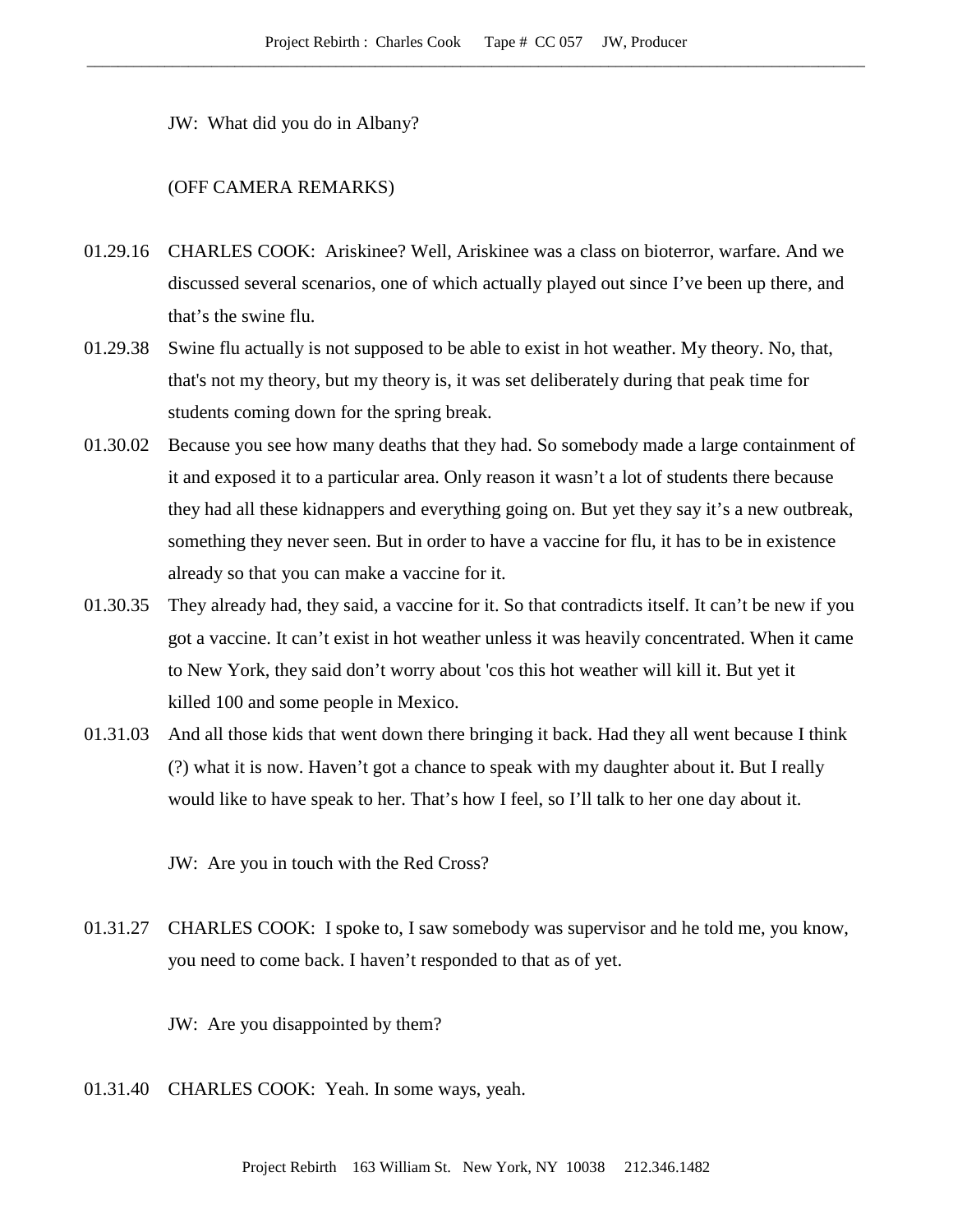JW: Why?

- 01.31.46 CHARLES COOK: Well. I did something during Katrina where a guy was going, was being accused of something on a Naval base that he didn't do. And he was gonna go to jail.
- 01.32.00 I saw the incident but I went and reported it. And I told them at the time when I report it, they'll find some reason to kick me out of here. And they did. Soon as I reported it, I was gone. They didn't want me to testify. I still go the papers and stuff. And I'm somewhat disappointed with them, yeah. I got a little sour taste. It wasn't the Red Cross, it was the people (?), you know, but I just, yeah. 'Cos I'm a little, I had a little, I could have sued. Really sued, because they left me with no transportation, took my card with my credit, that my money was on and abandoned me on the highway.
- 01.32.44 And had to fend for myself. But I was able to fend for myself, which was Ok. Yeah. So you know, I'm  $(\sim JW)$

JW: Are you still disappointed with them?

- 01.33.03 CHARLES COOK: Well, not disappointed with them. I said, I like what the Red Cross does, Red Cross does good work. I just don't like what happened to me, it wasn't a good, it wasn't a good scenario. But.
	- JW: What about this year?
- 01.33.28 CHARLES COOK: No, no, no. No. No, I didn't think that. No. 'Cos I haven't applied to sign up with them.

JW: You haven't?

01.33.37 CHARLES COOK: No, no, no, no. No. I haven't applied, no. I was gonna do that, and I talked to the guy and I said get back in touch if you need me, but then it's just that I haven't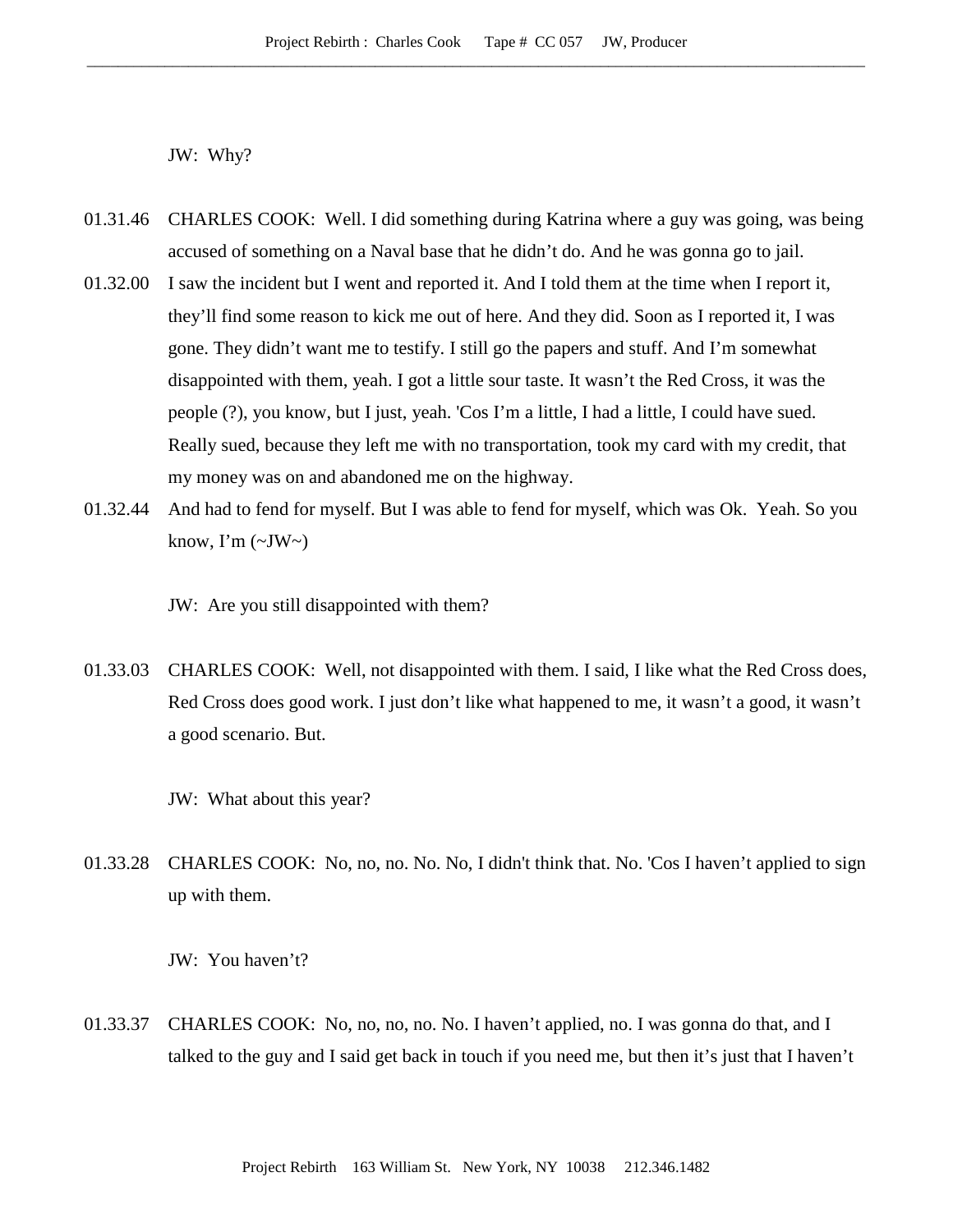spoken with them. Since then, when the supervisor told me I should come in and apply. But I haven't done it.

JW: You're taking the courses?

01.33.58 CHARLES COOK: Not for them. I'm taking the courses for FEMA. (~JW~) That's what I'm taking them for. (~JW~) And for the fact that I'm on the New York City Health and Medical response team. I'm a volunteer with that. So. That's why I'm taking the courses. I'm actively involved with them, at this time.

JW: Could you be activated at any time?

01.34.33 CHARLES COOK: Yeah. (~JW~) Yeah. (?)

JW: The courses are necessary to get this card?

01.35.09 CHARLES COOK: No. (~JW~) No. But when I got the card I started, decided I need to make sure I get more training, so in case I come up on the situation I at least know what's going on and what to do. And I won't be oh, standing around and gawking.

JW: Why are you doing that?

01.35.32 CHARLES COOK: I figure you got to give something back. I can't go fight the fools that bombed us. So this is my way of contributing. Like I told you, if I was a young man, I'd be fighting right now. Or dead.

JW: Why would you be fighting?

01.35.50 CHARLES COOK: They, they came in here. My daddy told me something, let's see. I put it like my daddy told me, it's an old joke. He said, the English had the, proud of their flag and they fly it all over the world where they've conquered all over 'cos they've conquered more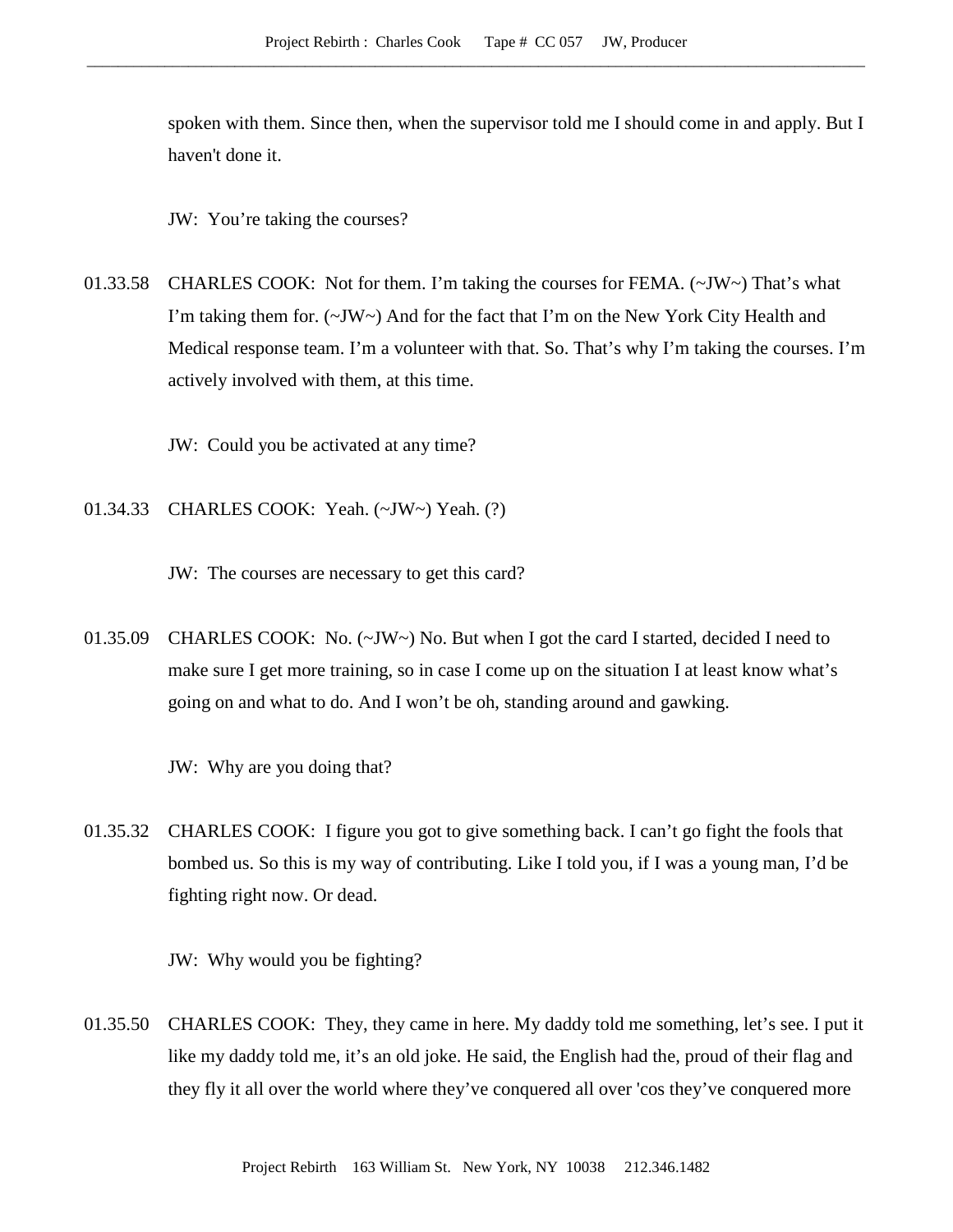land than anything, so they're proud of their flag. And they looked at America, what do you have, America? American felt he had to stop and thing, he didn't know yet. So the Russian said, yeah, I'm the big bear. We've conquered everything and my big bear, we just go anywhere we want and we crap over anything we want.

- 01.36.36 So the American said, well, we ain't got nothing but an eagle for our symbol. I pick up your shit and wipe your ass with them (LAUGHS) your flag (LAUGHS). So there you go. So they came and crapped on us, and did everything else. So you know? You know why – you would go. You know why is somebody else would go. It's just the right thing to do. That's why so (?) many young men are dying over there now, 'cos it was the right thing to do.
- 01.37.11 And then their families stand up for them and these people say it was stupid, that's disrespectful. Because these liberties that we have are hard-earned. I have a grandfather that never came back from Italy. You know, so. He's still buried over there. In the Army cemetery. I think it's Ibarra, I think that's the name of it.

JW: Are you angry about what happened still?

01.37.52 CHARLES COOK: Yes. And the fact that they have not asserted the effort that they should to get one man, when they could get one man. They can get him if they really wanted to get him. But they, I don't think they're really putting their effort out for it. Right amount of money will loosen a lot of tongues. It might not loosen some tongues. But they will (?) loosen one of those tongues.

JW: What's your feeling about it?

01.38.34 CHARLES COOK: They just haven't done the right thing about it, that's all. I think they wanted to prolong it. To gain control of certain things. That's all. At the expense of us.

JW: What do you mean?

01.38.57 CHARLES COOK: I feel when they, they went out of there, they went with a just cause  $(\sim JW \sim)$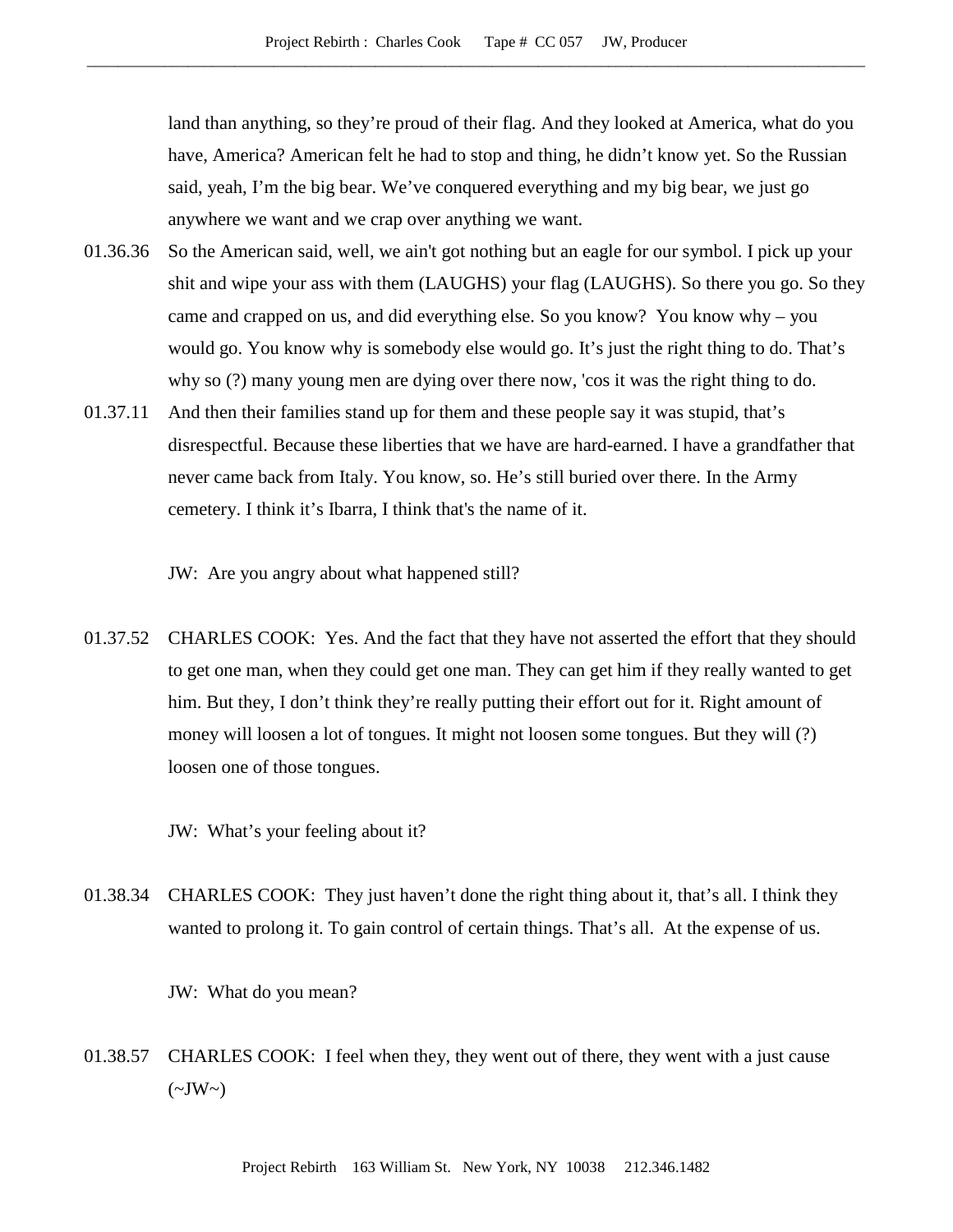JW: Who is they?

- 01.39.04 CHARLES COOK: Bush (~JW~) and company. They went with a just cause. But instead of putting all the resources into capturing him, they didn't want to do that. Cheney made more money a little bit. He's down with Halliburton. Halliburton's supplying gas to American troops and charging them, the Americans a dollar and something more than what the gas cost. The company's just making money. Here the gas cost 13 cent, 12 cent. They're charging a dollar and something for gas. And all the supplies that they're giving them. It's about money.
- 01.39.37 And the longer it stays out there, the more money they make. That's what I feel's gonna. If you kill him, you have no reason to keep staying 'cos your reason for being in Afghanistan is to capture him. So once you capture him, there's no reason, 'cos they don't have no strife within the country for us to be (in a mix with it?). They don't really need to be in Iraq.
- 01.40.08 The army is up and going now, and the police is just up and going. We created more hell than, than when Sadam Hussein was there. They had less strife and less crime when he was (?) cutting off their heads. It's just like those hijackers that were hijacking recently.
- 01.40.33 They hijacked a boat and how they got onto the boat, they came out of China, had on custom uniforms. They got the boat and they killed all, killed the people but they, they caught them. The guy who gave them the uniforms and all that, they had a public execution. They shot all of them. You know, there hasn't been a hijacking in China water since?
- 01.40.58 That's because they're doing what they're supposed to do killing the fools and let them know there's a price for what you do. And we're not doing that. I'm not with Bush. I mean, this new president with this, not on torture stuff. I would torture them, their mamma, I cut their baby's toes off if it meant getting information to keep our lives safe. That may sound cold and callous.
- 01.41.28 My doctor told me I was cold and callous the other day because I said that. But it's true. If you're dealing with a ruthless enemy that's, they don't have no regard for your life or your family's life, why should you have any regard for his? Ok, that's the bad side of me, and I would do that. In a heartbeat.
- 01.41.56 And I'm capable of doing that.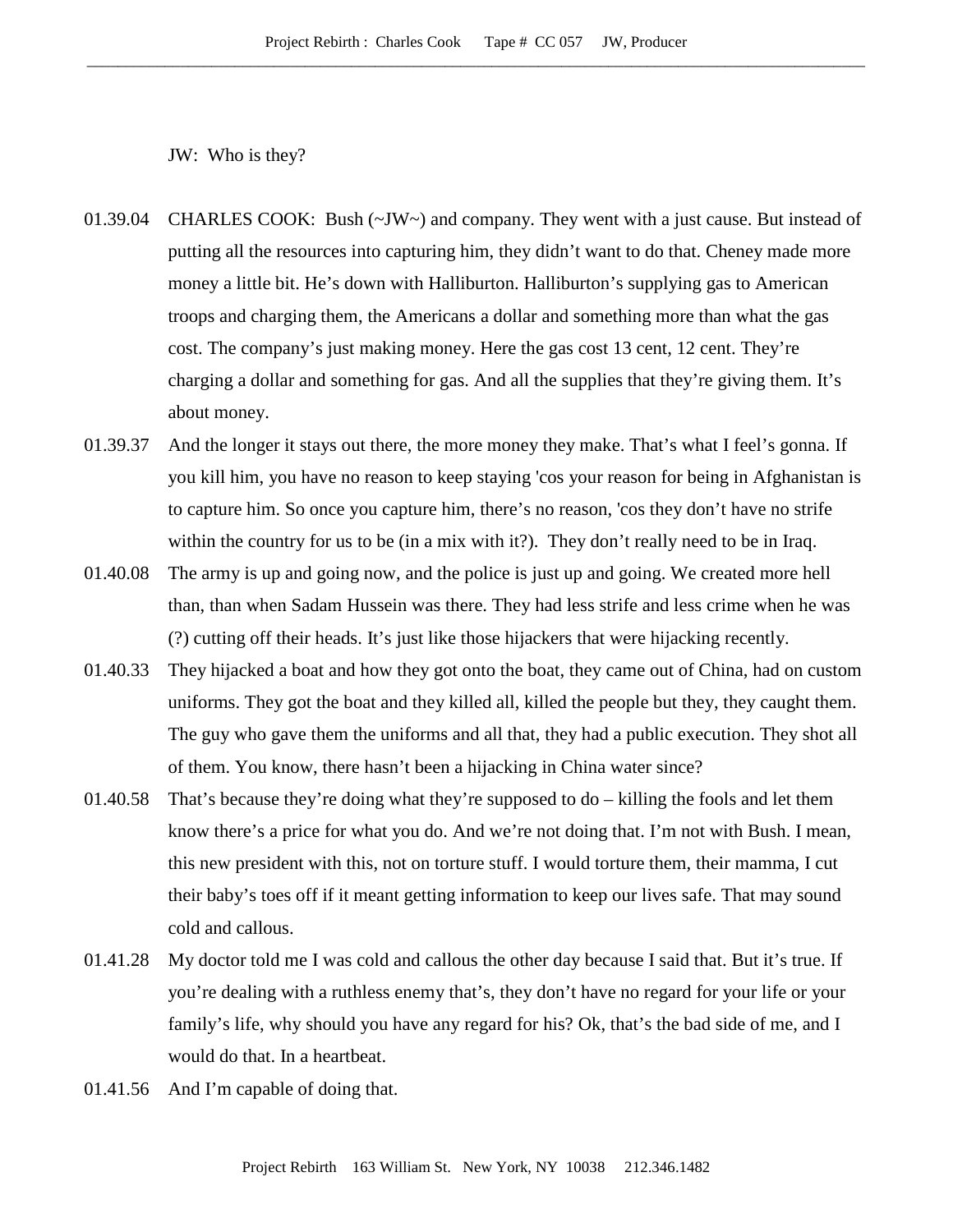JW: Is there any good in 9-11?

01.42.04 CHARLES COOK: None. Too many innocent people died. There's no good in it at all.

JW: Did you change?

- 01.42.15 CHARLES COOK: It made me more convicted, you know, made me more focused to try and do something for others. That was the change. You know, that was the change. Other than that, I was lollygagging and doing what I wanted to do. But there's no good in any time people die needlessly.
- 01.42.38 When all you'd have to do is sit down and talk. Issues can be resolved. Stop people stop being so greedy about certain things.

JW: Isn't that what Obama is suggesting?

- 01.42.55 CHARLES COOK: He's doing that. But for him to try and prosecute the CIA or any of them people for torturing those people, he's crazy. We would have had the Brooklyn bridge bombed if he had, this guy hadn't broke two days before the incident. So that water boarding? They ain't do it enough. Water boarding, it ain't no big thing. You just got to put it in your mind I'm gonna do it, I'll take it, and now they done told the secret about how you could get it to stop it so they won't continue. All you got to do is act like you're going, you're hallucinating and they'll stop. (LAUGHS) So that treatment is gone, they can't use that. They tell too much (LAUGHS).
- 01.43.48 Too much information's not always good.

JW: What did you think about today's interview?

01.43.56 CHARLES COOK: Well. I really didn't think about it too much. I read my paper, kept my mind focused on the cop's funeral in Brooklyn. And stuff like that, that's all. That should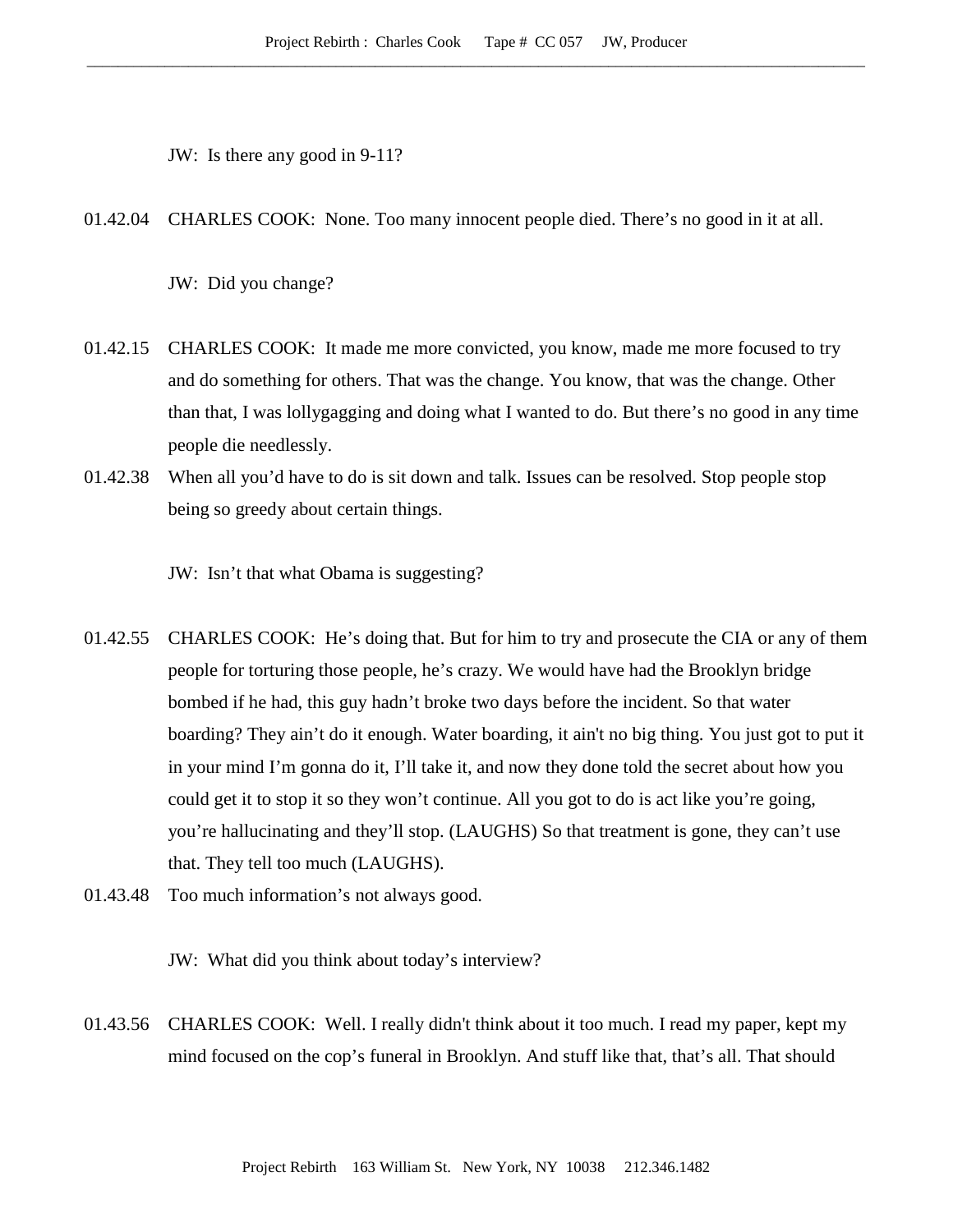have never happened with him. That's sad. Never, never happen. That could never, ever happen to a white man running, chasing somebody and get shot in the back.

- 01.44.28 They tried to claim he got shot in the stomach. See, the perception is, a black man with a gun got to be a criminal. Can't be a cop. They see a white man with a gun, he got to be the good guy. That's the sad (?) that's the way it exists here - that's sad. Real sad. And they've done it too many times. It's not the first time, it's about five or six times in my lifetime I don't know exactly.
- 01.44.55 You never heard of an officer running with a pistol and he's white and getting shot in the back. And sad part about it, they work out of the same precinct. They don't really work out of the same precinct, 'cos he's actually (Highland?). But they assigned in the same area. Well. So that's what I was thinking about when I was coming down here.
- 01.45.28 I don't try to be thinking about coming down here, 'cos then I'll be thinking about what I'm gonna say.

JW: Why are you thinking about that?

01.45.36 CHARLES COOK: That's (?) would be thinking about what, what (?) I'm gonna get down there and say? So I want to come down here with an open mind (~JW~).

JW: What do you want to say now that your mind's opened?

- 01.45.45 CHARLES COOK: You got me opened up. Oh. Not, just life is pretty good, that's all. It's good to be A, looking up and breathe.
- 01.46.02 It's good to see LA whipping everybody's ass. Kobe doing his thing.

JW: They play again?

01.46.09 CHARLES COOK: They're playing today. (~JW~) Yeah, I picked LA to go all the way. (~JW~) And I picked Orlando to be in the playoffs. Those are the two teams I thought would be there are there.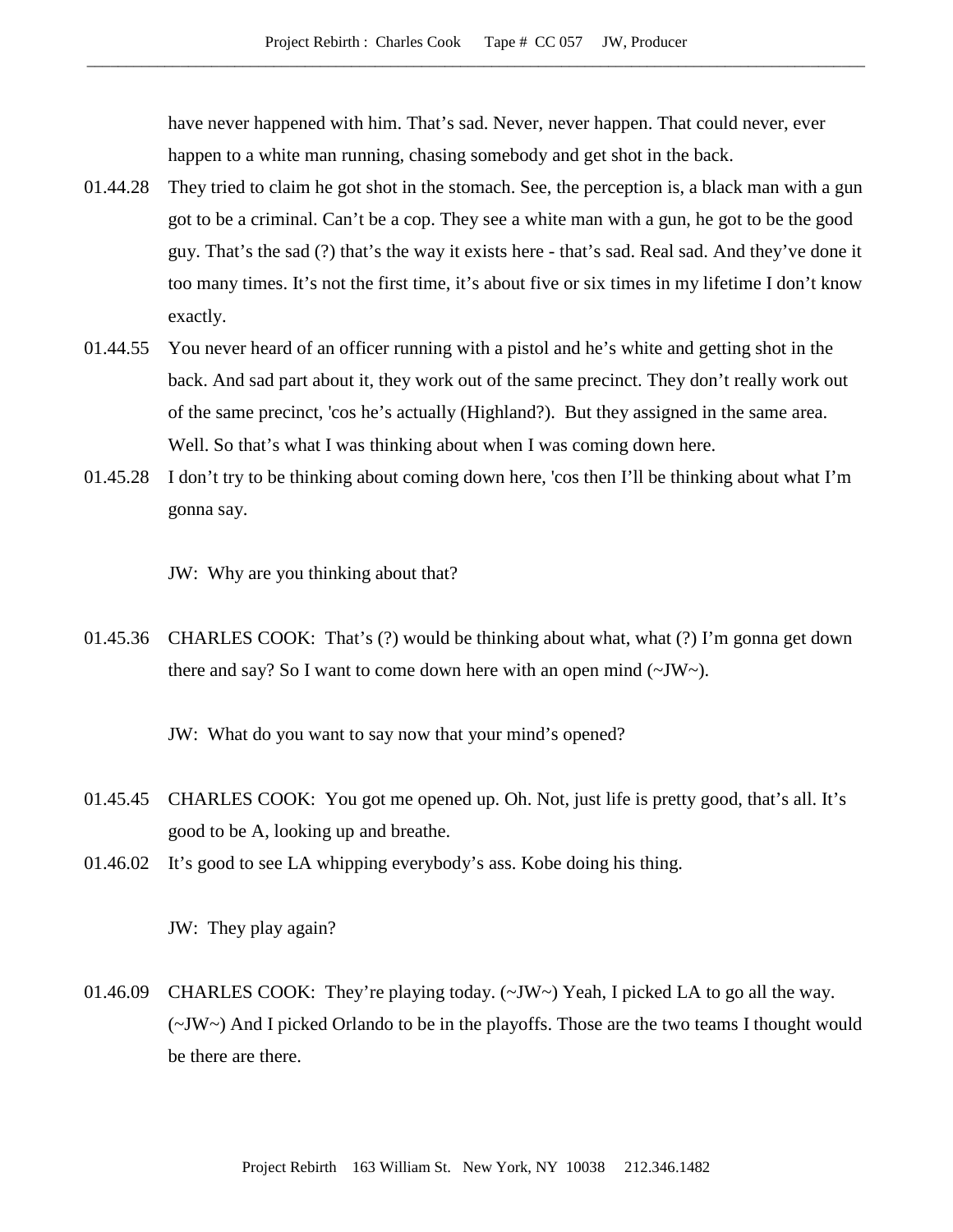- JW: You thought Orlando would be there?
- 01.46.22 CHARLES COOK: Oh, yeah, yeah. I thought they would. Because of Howard. And they had handled Cleveland before. So. I didn't think that would change. But LeBron doesn't have a supporting cast. And all the people on his team are old, you know, for basketball age. Next year it'll be Boston. Would have been Boston if Garnett was there. They would have repeated.
- 01.46.58 'Cos they give a matchup that none of them can really handle. And next year, Marberry will be back in shape. He wasn't in shape yet. His legs weren't there to shoot. So he'll get back in shape, and if they keep him, they'll be all right. Don't have a very strong bench. And the Nicks were stupid. They got rid of a kid that's really good. I can't think of his name. But he, he can shoot, he can play, the Lakers gonna resign him. (?) it's a funny name.
- 01.47.30 But he's gonna be a superstar on the Kobe level. Ariza or, or some kind of something like that. He's gonna be really good.

#### (OFF CAMERA REMARKS)

## 01.47.47 END OF TAPE# CC 057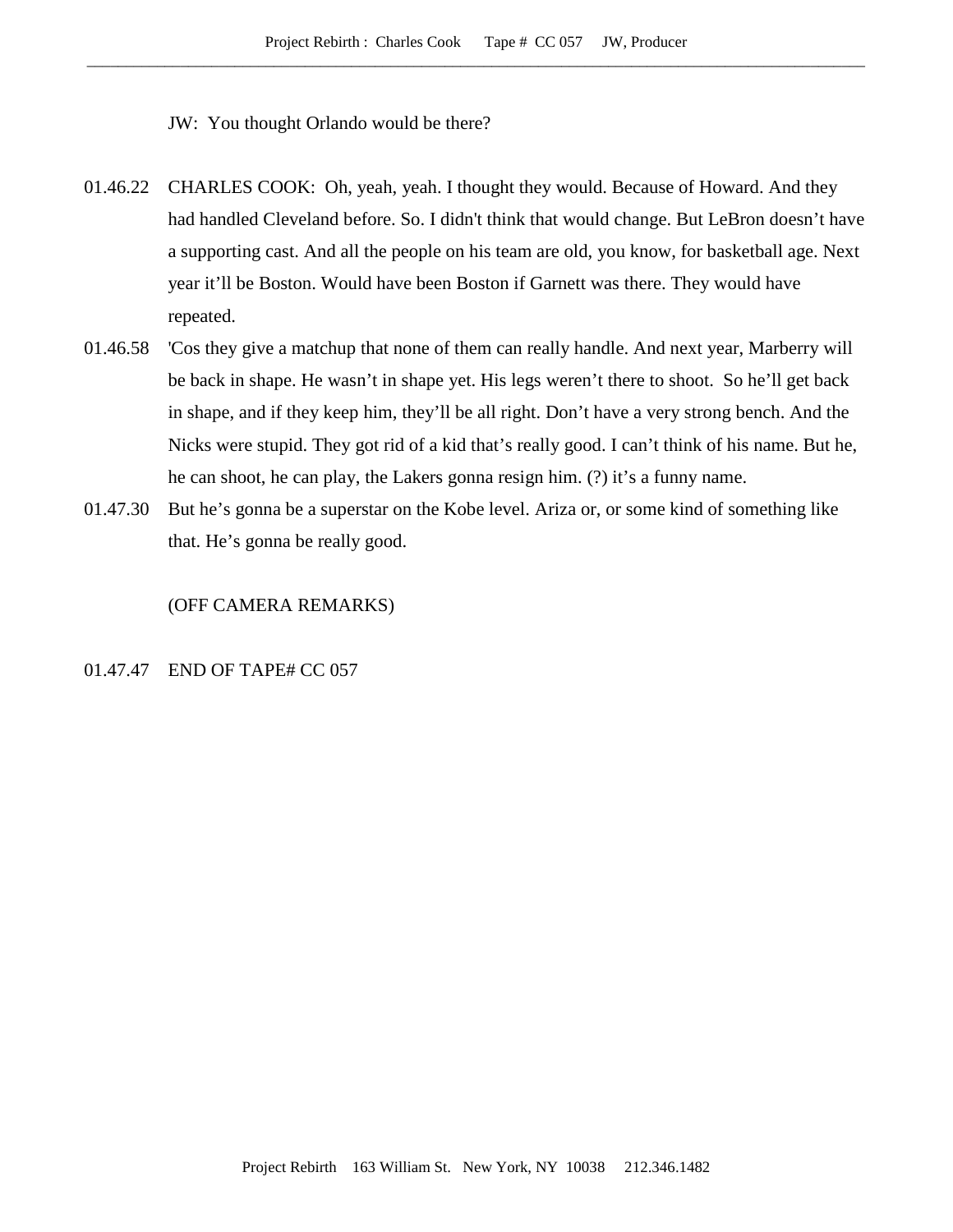# **TAPE # CC 058 Charles Cook JIM WHITAKER, Producer/director PROJECT REBIRTH**

## 02.00.37 PICTURE UP

# (OFF CAMERA REMARKS)

JW: What wisdom can you share?

- 02.02.48 CHARLES COOK: Hold close to the ones you love. And let them know you love them every day, 'cos they don't know when you might come back. Or when you might never see them again. So try to leave with a good word all the time. So I have nothing to regret.
- 02.03.10 Like I said, I hate you. And soon as you walk out the door, they might get hit by a car. Oh, I really didn't mean to say that. And maybe they're despondent. Because of what you said, you feel like you was at fault. So. Just try.
- 02.03.30 Do better for mankind, regardless of color or creed, you know? 'Cos we're all here together, better learn it. (?) That's about all, I wouldn't say. Just enjoy your life, that's it. Just enjoy life.
- 02.04.01 I'm waiting to see a little guy, see if he's gonna be like a guy I used to play with Dallas. I'm gonna see if he can play football. Hope I'm around to see it. And I think his name's Emmet?

## (OFF CAMERA REMARKS)

- 02.04.23 CHARLES COOK: So I understand we're gonna be finishing up in a half an hour? I've always felt embarrassed about this program. I've never felt I should be sitting in this seat. Never. It's. When I was approached, I was saying no then.
- 02.05.00 Because Danielle was saying (?) and I kept saying no, no, no. And then he had me said, yeah, just sign, thinking that he was, she was gonna take him also. So I said, well, now I'll sign it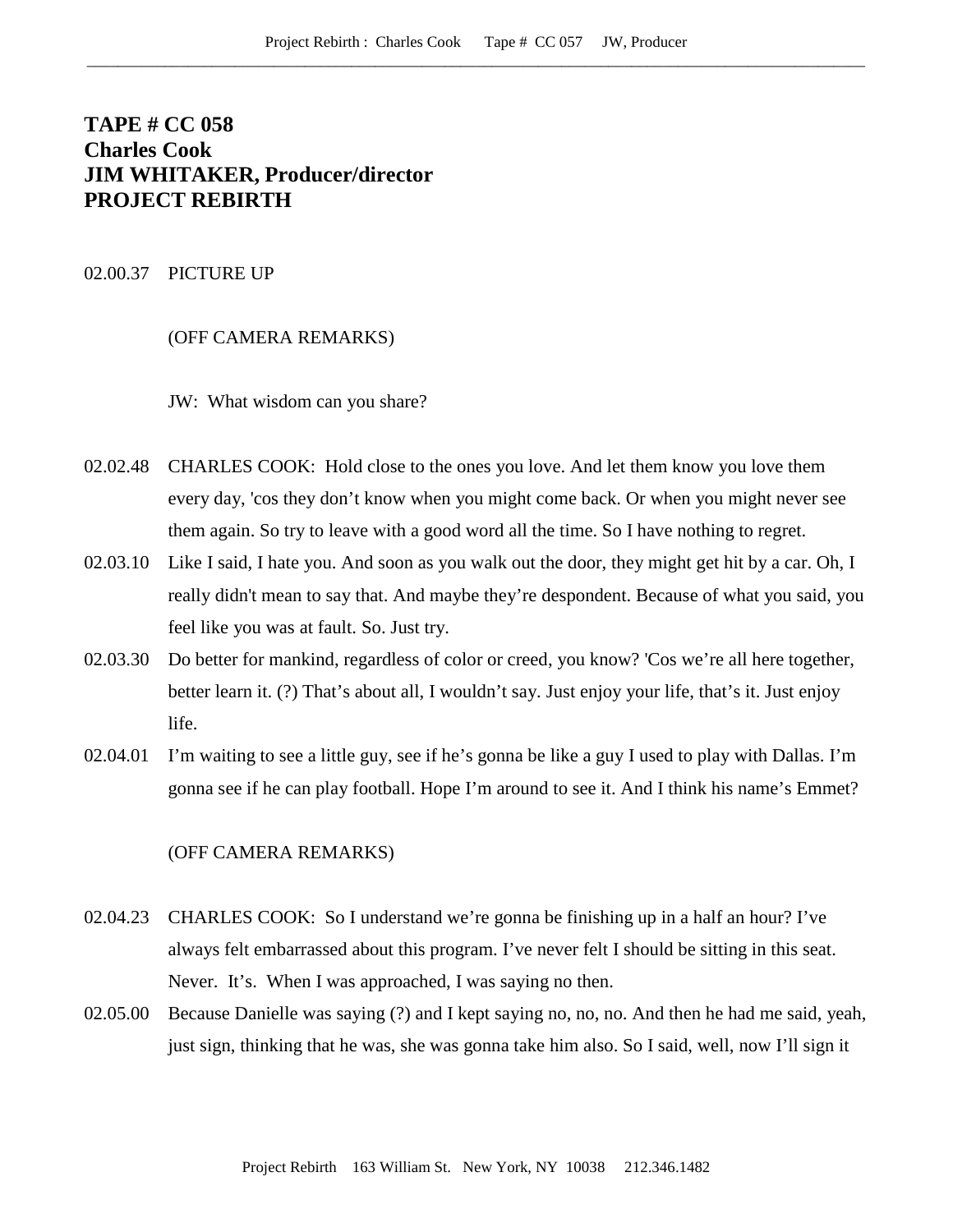and he's gonna sign like that. But it didn't happen that way. But it's humbling. That's all I can say.

- 02.05.28 But I still don't feel right that I should be sitting here, never have. 'Cos there's some real heroes who should have been sitting here. That's how I look at it. I just happen to be one of many that responded that day, that's all.
- 02.05.58 That and no more and no less. That's how I feel. (LAUGHS) so. That, I'm always embarrassed by it, that's the truth. Especially when I put that back on Good Morning America with (?) (LAUGHS).
- 02.06.29 Can't get over it. But I did have one, behind 9-11, I did get something that really made me feel proud. When I was asked to march at the head of the parade at Columbus Day with the firefighters. That was, that's better than a medal of honor. That was really something very nice. That was by accident, but it, but they asked me so it was nice.
- 02.07.02 I did pass the reviewing stand with them. I had never seen myself but some people told me, they'd seen me. But I wish they could redo this whole, that while thing back and it never ever happened. Like I said, too many good people died, for what? I still have yet to find out what they were (?).
- 02.07.34 What their agenda is and why they want to put the buildings down? I don't know. And we have men dying over there when we don't even have to be there. They got, they got a bomb that could kill everything in sight and leave the buildings standing. And you know, when you got stuff like that, why not use it? Why put (?) boots on the ground? You're killing my kids? Well, we're gonna let you know everything in this area is dead.
- 02.08.16 Quickly see how fast they change their minds about doing certain things. And I do like Israel for that reason – they do overkill. We're not doing that. We're too civilized. Yeah.
- 02.08.36 So. Yeah, I'm still again, I got a real mean streak in me at times. But that's what's gonna be my way. If I was Obama, I'd say listen. We've been playing real nice, but this is it. I'll give you fair warning – anything happens again everything in that area, you got a day to get out.
- 02.09.00 Or they ain't gonna leave it, boom. I told you. Anything else happen again, from that region, everything in that area in a hundred miles is gone. You don't want to believe me? Boom. All that'll stop. Quickly. If they don't stop it they (LAUGHS) won't be nothing left.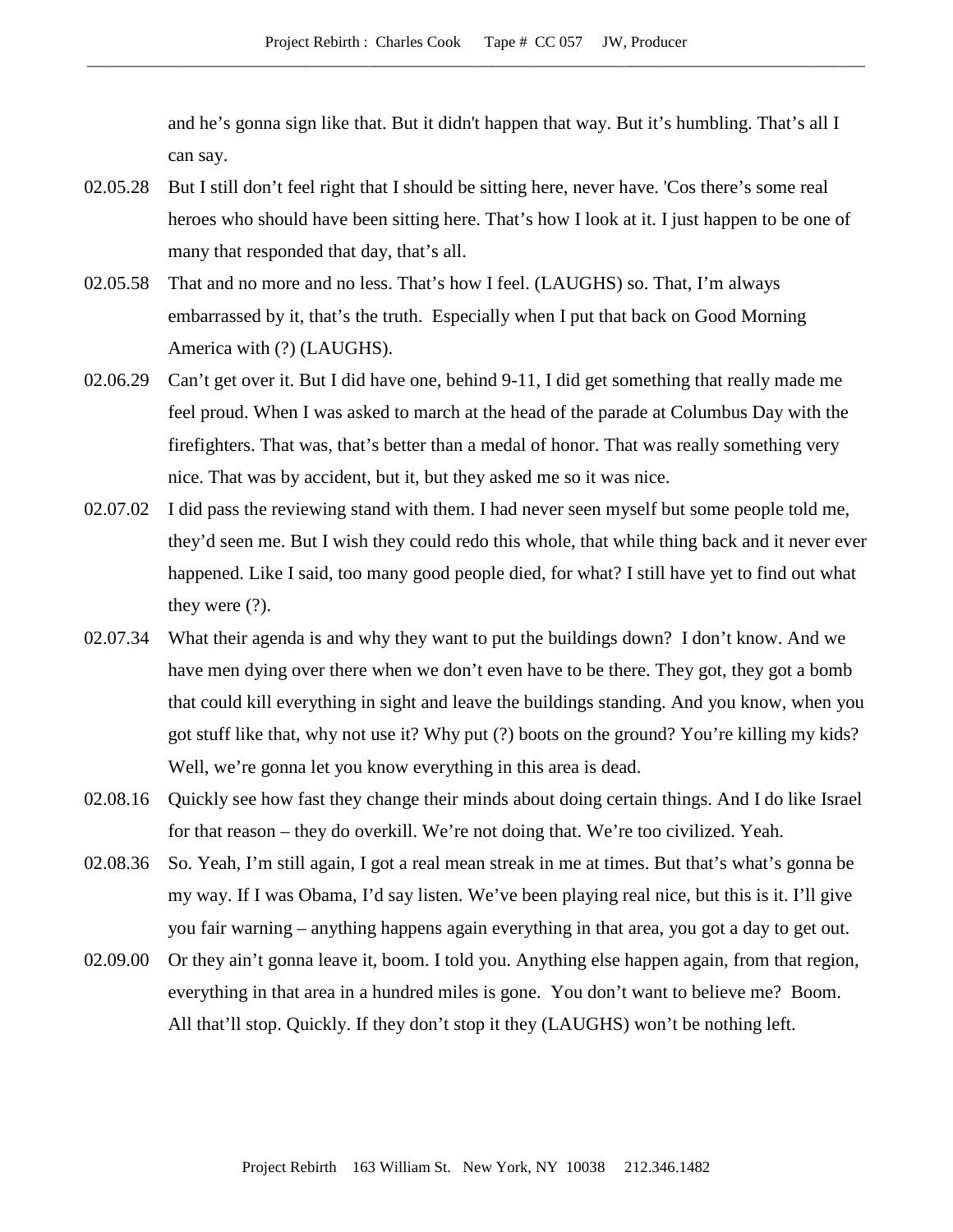02.09.29 So what's the question that you want to ask me, the significant question that will wrap this thing up for 9 years and change that we've been together, almost. Almost, no, it's not 9 but you know what I'm talking about 8 and change?

## (OFF CAMERA REMARKS)

JW: What is the significant question you would ask?

02.10.03 CHARLES COOK: Do I like my interviewer? Yes, very much so. He has good people around him. One very pushy one, but good people around him, Danielle (LAUGHS)

JW: She's very good?

02.10.18 CHARLES COOK: Oh, god, is she pushy (LAUGHS).

(OFF CAMERA REMARKS)

JW: (REPEATS PREVIOUS QUESTION)

02.10.39 CHARLES COOK: I don't know. I'd have to think on that. I would like to see the project. I would like to know did any of the footage when I was standing at Ground Zero next to the senators and mayor, mayor what's his name? The two mayors? Come out in this thing?

(OFF CAMERA REMARKS)

CHARLES COOK: I'd like to have that. Even a picture of it. It don't have to be (?) the film.

(OFF CAMERA REMARKS)

JW: (REPEATS PREVIOUS QUESTION)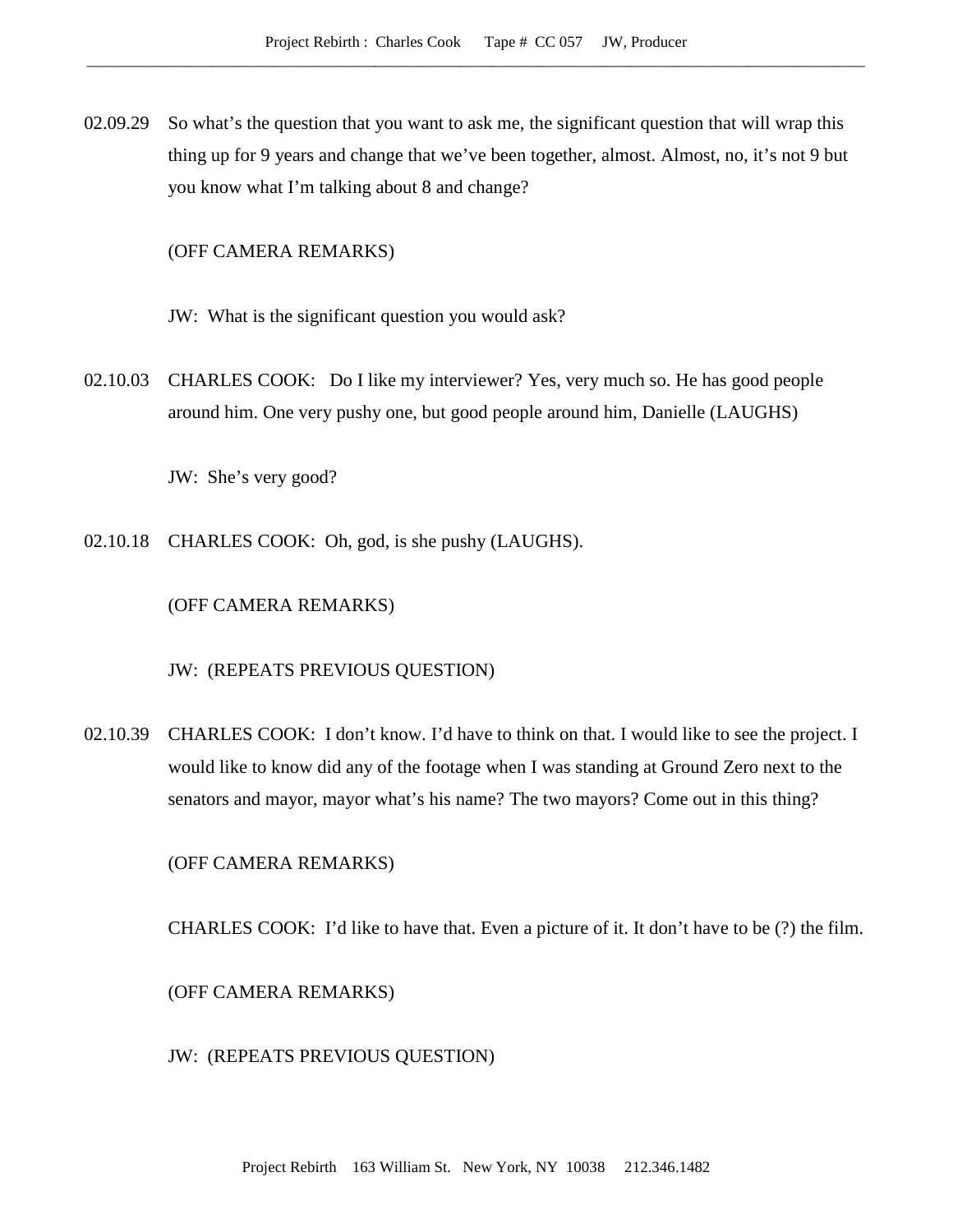02.11.27 CHARLES COOK: I used to box a little bit (LAUGHS).

## (OFF CAMERA REMARKS)

- 02.11.44 CHARLES COOK: I really don't know. How did it feel going down on a motorcycle on that Good Morning America? Embarrassing (LAUGHS).
- 02.12.01 How did it feel going down to Katrina helping people? Exhilarating. How did it feel when they kicked you out for saving somebody from going to jail? Proud that I stood up. But hurtful that they did it to me, knowing they was gonna do that, 'cos I told them they would do it. 'Cos somebody, it happened to somebody else who spoke out against something like that. So.
- 02.12.30 Are you happy with your life? Yes. Would you do anything over again? Of course, we say we'd do something different. But being as we don't have foresight to the past, or the present, as they say (?) no, I let it all ride. Because I've met good people and I've met bad people.
- 02.12.59 And out of the good and the bad, I've learned. Would I go back and spank my wife for having such big boys? I might do that, but none of them kids done grew so big, 'cos I told them when they was, looked at my son and said I must have had some help here. But the two knuckleheads look just like me, so that's the only thing that saved them (LAUGHS). But I've never spanked my kids.
- 02.13.32 I only hit my youngest son once, I slapped him when he was full grown. Saying the wrong word. He just got disrespectful. But to his credit, he ain't do nothing but look. And I'm glad he just looked, 'cos when I grabbed him, I had a handful. (LAUGHS) He's 6'3 and 240, twosomething? Yeah.
- 02.13.59 But I wasn't concerned about that. (?). I would've like to have really become a cyclist on a motorcycle. Not a bicycle, cyclist, (on motorbikes?) where I can do wheelies and everything. That's the one thing in life I would have accomplished, because whenever you're finish that, whatever they finish, whenever that building's up, I and Mitch are gonna ride across country. If it's just the two of us, we're gonna do it together.
- 02.14.33 That's my goal. So that's why I'm asking when are they gonna put the building up. Because I want to ride across, going the same route we went, not necessarily the same route per se, but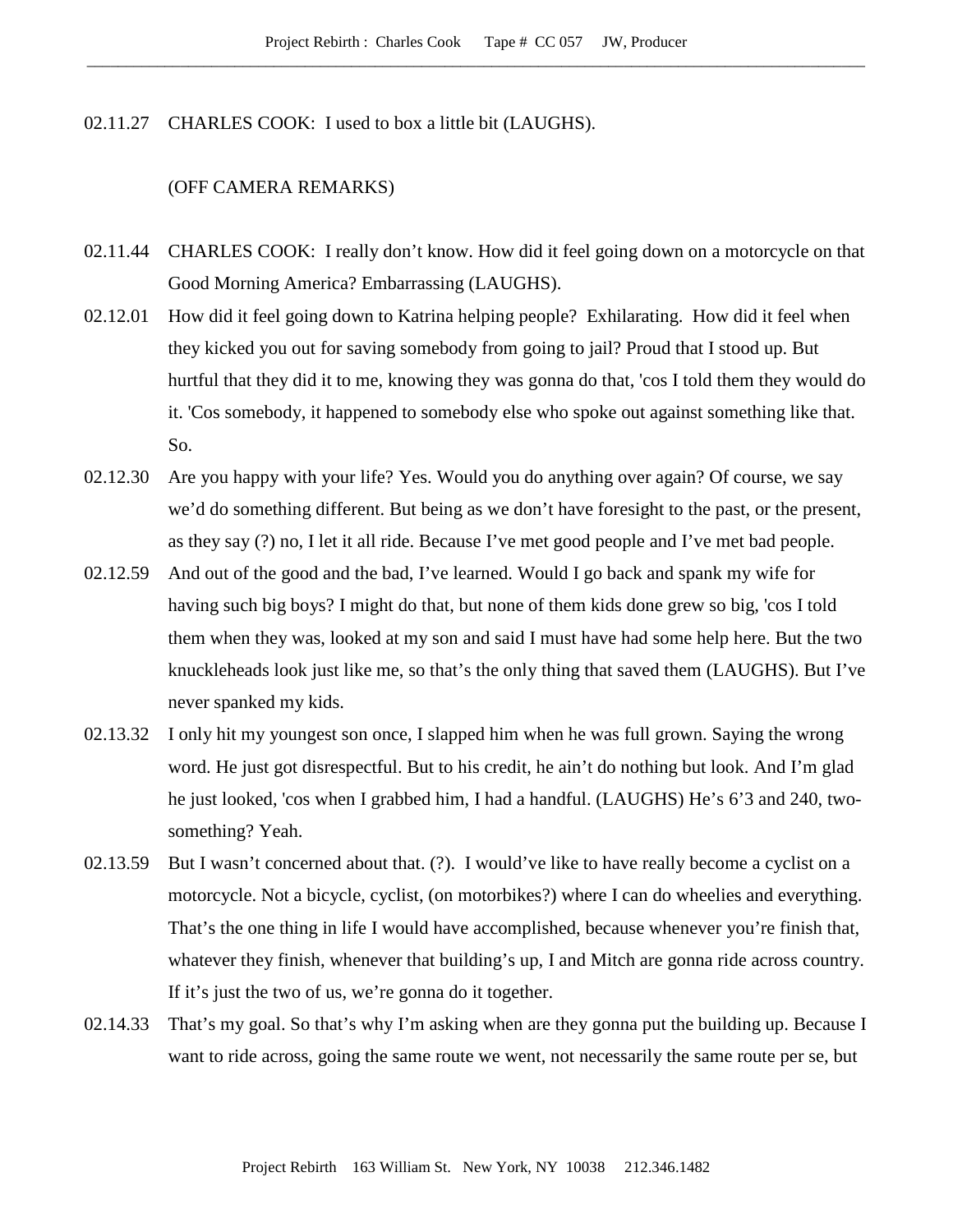going to Pennsylvania and D.C., and back up - and come in on 9-11, at 9-11, during the time that the buildings were going down.

- 02.15.07 'Cos that means we have to do a lot of night riding that day, to make it up. On time, by getting here by 4 hours from D.C., yeah. So that's, that's our goal.
- 02.15.28 That's my goal. (COUGHS) You've heard me speak of Mitch before. He's the ex-FBI agent. He's good people, nice guy. Some people don't like him. I love him, 'cos he's been true to his word. And you're only as good as your word. And he's solid gold with me. Like you. Oh, shut up, it wasn't meant to be no compliment, just a fact.
- 02.16.01 Yeah. What question would I ask myself? (LAUGHS) I'm a jokester so I can't really say what I want to say (LAUGHS). No. (LAUGHS)

JW: Who would I have met if I met you 7 years before 9-11?

- 02.16.44 CHARLES COOK: Seven years before? Well. Go back. If you had met me when, in the '80s or something like that? You would have met a entrepreneur.
- 02.17.00 Making about \$1500 a day. 'Cos I was busting my hinny. I was making good money. I had my own business, I had a van service. And I was getting calls from all over. You know, I would go down to the hotels and get called, take 15 people out, that's \$150 by, a trip, I'd make about 5 trips a day.
- 02.17.30 Plus other espresso charge I was doing. I was making nice money then. On the average, I was making over \$1000 a day. I would stay out 12 hours, but. And then I was working with different groups, got hooked up with. Redd Foxx, Jackson Browne, Dianna Ross. U-2. Millie Jackson once.
- 02.18.03 Who else?

JW: What about in 1999?

02.18.17 CHARLES COOK: Well, that person then was non-committed to anything other than the ladies. I had no focus. Other than I'm a retiree and I don't have to work and I'm gonna spend my money where I want to spend it.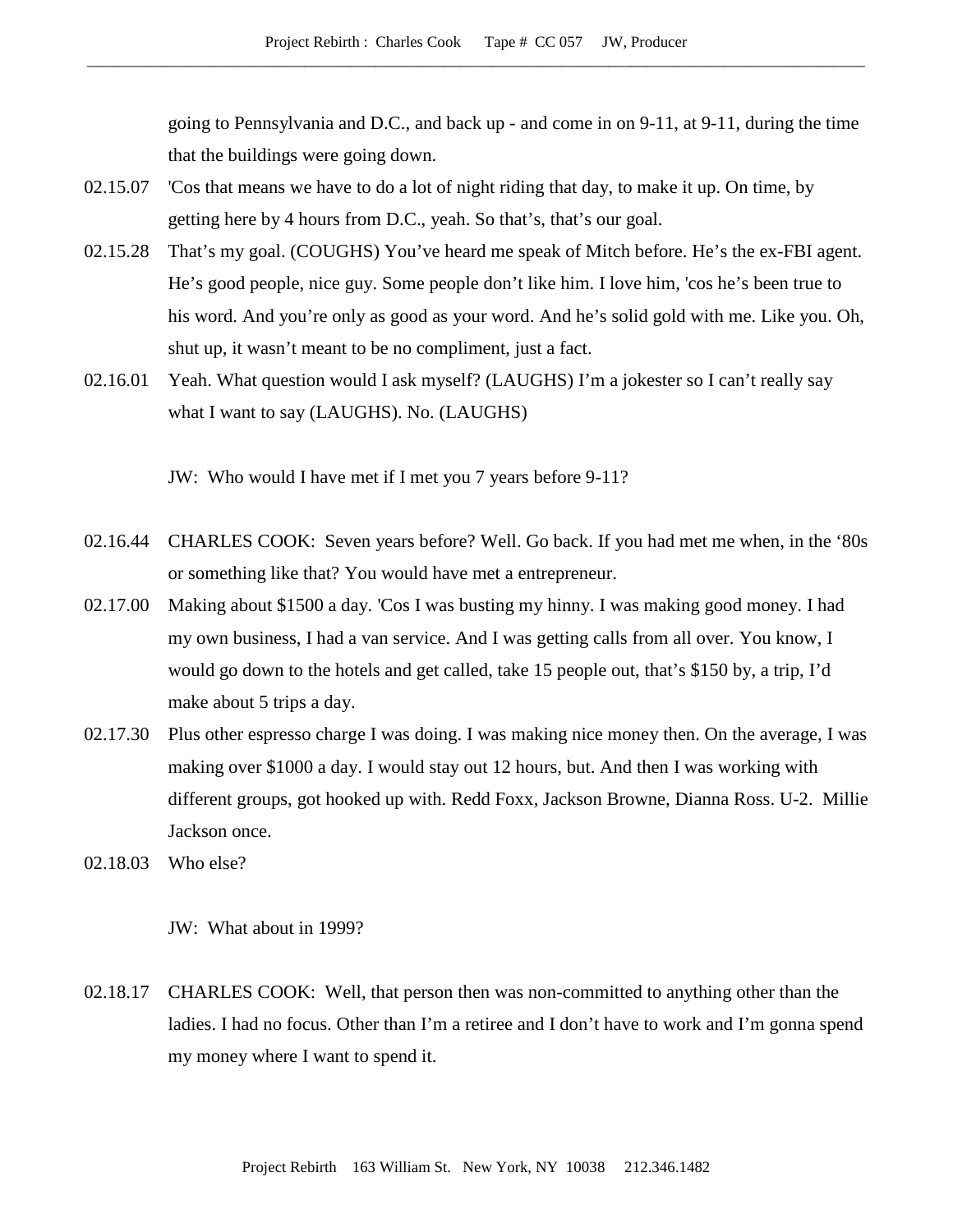- 02.18.35 And life is good, I got a nice person with my life. You know, my kids' out of college. So. you know? That's how my life was. And that's how my life is now, really. You know, other than the fact that I'm committed to try and give back service to the community, you know?
- 02.18.58 When I stopped with my van I had put enough money away to give my son, my sons, like \$40,000 apiece and stuff like that, make sure they, when they got a certain age, 30, they both received that money. You know, that's, did right by them. And my daughter. I didn't give her a penny. Not a penny (LAUGHS).
- 02.19.28 NYU, Columbia University (LAUGHS). No, but I didn't even help really with that. You know, I really should have given her something. I got to give her some money later on. She gonna get hers. So (?) what are you gonna ask?

JW: Do you have any more questions?

02.19.56 CHARLES COOK: Do I have any more questions? You are gonna take another, I know you're (?) gonna take another film of me before it's all over, 'cos you got to see me on the bike. I know. I'll let you know when I'm on the bike. Maybe I'll get on the bike tomorrow, you could just catch me as I'm riding.

## (OFF CAMERA REMARKS)

02.20.34 CHARLES COOK: I have a main doctor, he's gonna explain my whole situation. And I'm gonna make an appointment. When I make the appointment, I will let you know.  $(\sim JW)$  I promise. (~JW~) His name is Dr. Rohm. He is getting all of my information and putting it all together, and he can sit down and tell me that all this. But that's the clinic that they don't want you in.

#### JW: (RESTATE RESPONSE)

02.21.03 CHARLES COOK: Clinic that y'all can't shoot in. They didn't want them to come in the clinic. They, that's the only thing.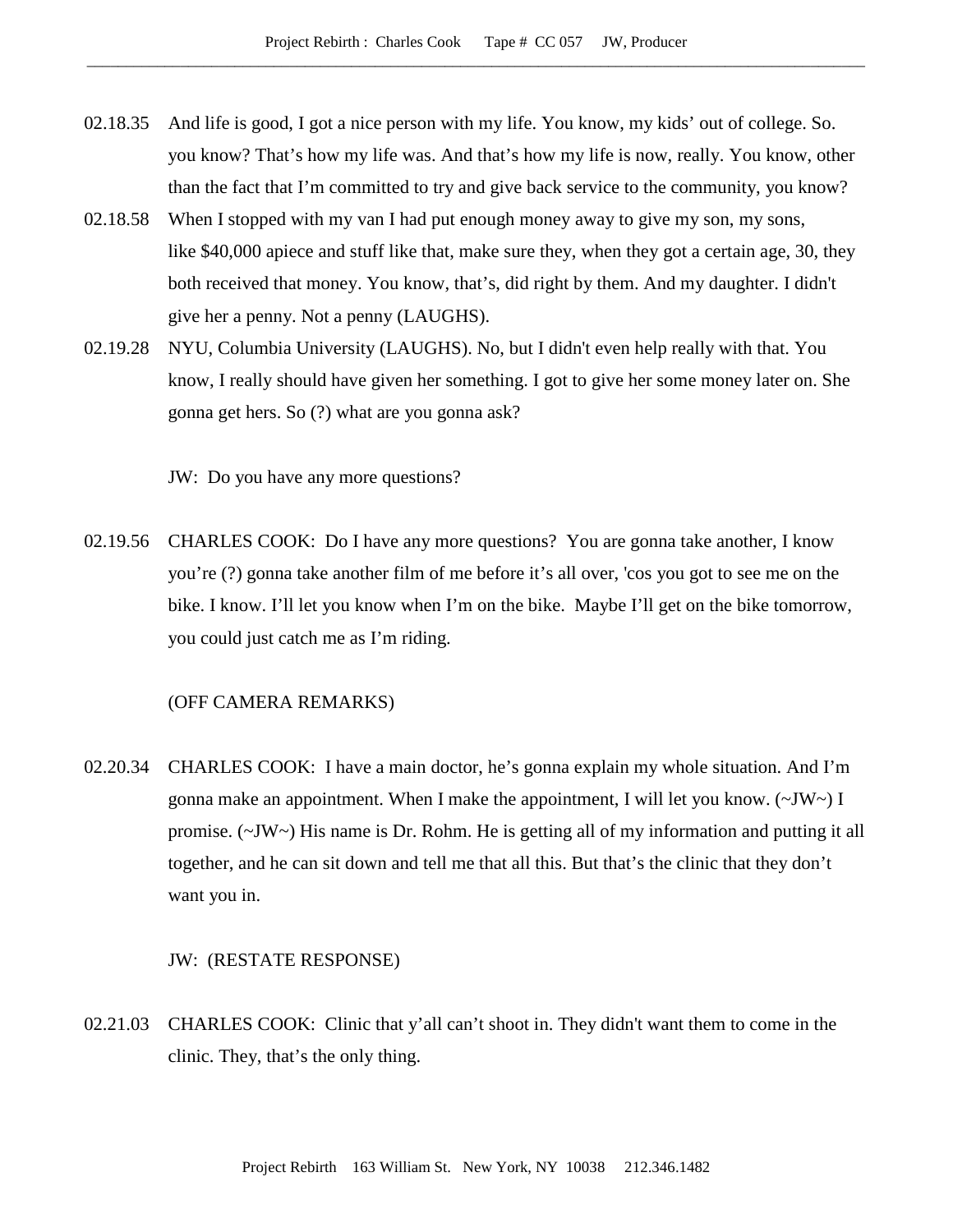#### (OFF CAMERA REMARKS)

- 02.21.22 CHARLES COOK: It's HIP, at 2300 Westchester Avenue. (~JW~) But that's where all of my, all these other six doctors that I'm seeing, 'cos I'm going to 6 different doctors at this present time. Because they're specialists in their fields.  $(\sim JW \sim)$  And he is, he is the (?) the catcher or the pilot, whatever you want to say, of all of the information  $(\sim JW \sim)$  that's (?) whatever.
- 02.21.50 He's report back and everything.

## (OFF CAMERA REMARKS)

JW: What can you say about grief?

- 02.22.33 CHARLES COOK: I can tell you about grief for me. You come to go. So I accept the fact of change in life, that you must sometimes go through the dirt.  $(\sim JW \sim)$  I've, I've had two people or four people in my life that I thought I was supposed to cry over because of how close they were to me. One was a girlfriend. And she had cancer and it metastasized.
- 02.23.03 And she had large breasts so they ended up cutting off one breast and (?) but I didn't cry over that. And I tried to cry at the funeral. But it's just not in me, 'cos I, I was happy for her. Because she needed to go, because of how bad the cancer was. 'Cos she died in her own saliva. Next person was my, was my father. And I didn't cry for him, and I was close to my father. I cried when my grandmother died like a baby.
- 02.23.38 That's the only person I ever cried for. and (LAUGHS) I told my wife, my wife, I'm 'cos I had, I gave her two funerals, gave her one here, and I took her body down to Maryland and buried her in Maryland, 'cos (?) I had property in Maryland. I ended up getting (?) when she died, I just let the property go. I let the church or somebody got it. I didn't want to (?) all that. I didn't even want to go down there, 'cos that's how hard it hurt me. But I was taking her body down and I was driving my Lincoln.
- 02.24.07 And I told my wife, I had to pull over. She said what's wrong? I said, it started raining (LAUGHS). She (?) what do you mean started? I said all in the car it's raining, I was (LAUGHS) crying so much I said, she said, just pull over to the road. She said, (?) she calls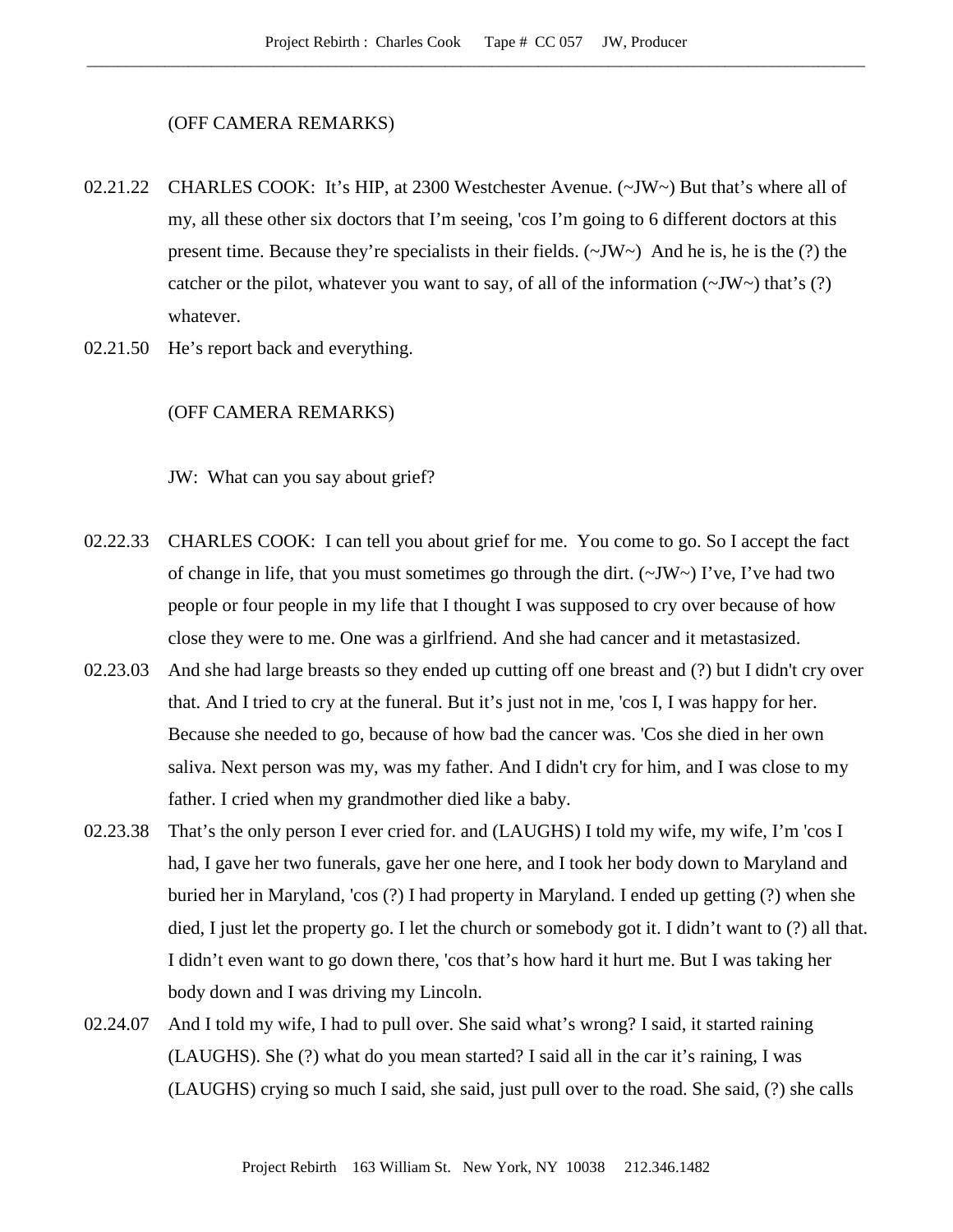me Butch. Butch, I told you don't go. I, I kept telling her I'm all right. I was so messed up over my grandmother.

- 02.24.28 Now, my mother died, I, it didn't bother me. My grandmother? That was my friend. Yeah, my grandmother hurt me, when she went. I'm mad with her. She was 94? But I wanted to spank her ass for her leaving me (LAUGHS). But we used to play pinochle (?) we were close, me and my grandmother. And I lived with my parents, but it was like my grandmother raised me. But.
- 02.24.56 Because I came up and my mother and my father were there. Throughout more of my maturing years, until I went in the service. So. It's not like I was foisted off to my grandmother or something like that. But we were just close. I didn't really realize why she was close with me until years later. But I had that. I had a lot of rebellion in me, not I used to fight all the time. (?) in Catholic school they couldn't do nothing with me (LAUGHS).
- 02.25.32 I was always getting in trouble fighting. And you know, and I wasn't just fighting one person, I've always fighting like two or three of them, 'cos my father made me learn to fight. So I was busting up them, those little punks, messing with me in my short pants. 'Cos they made me go to school with short pants (LAUGHS). And oh, they laugh at you with the short pants. Little red guy with the short pants. (LAUGHS) Oh, you want to tease me? All right, you'll see (LAUGHS). Wait.
- 02.26.00 And the guy (?) one guy was on, it was my grandmother, my mother and my godmother, we all came to see the show. In Catholic school. And I'm in my white short pants. And all the other boys got their long white pants on. And they teasing me. So we started out in the courtyard. And (?) but he always had help. And he teased me upon the stage, and the next day I was popping all three of them. (LAUGHS)
- 02.26.37 So when I'm walking down the street, this white outfit was all black (LAUGHS). So I heard my appointment (?) said Catherine, you better take your son. That ain't my son, that's your godson (LAUGHS). My grandmother, I don't know him (LAUGHS). So that's the way I was. Yeah. But I was close to my grandma. You know, but she saved me, 'cos my father's gonna tear my butt up, (?) he's just like you.
- 02.26.59 You were the same way you was at school, so don't be hitting on him. I'm so glad (LAUGHS). So. That was my grandmother.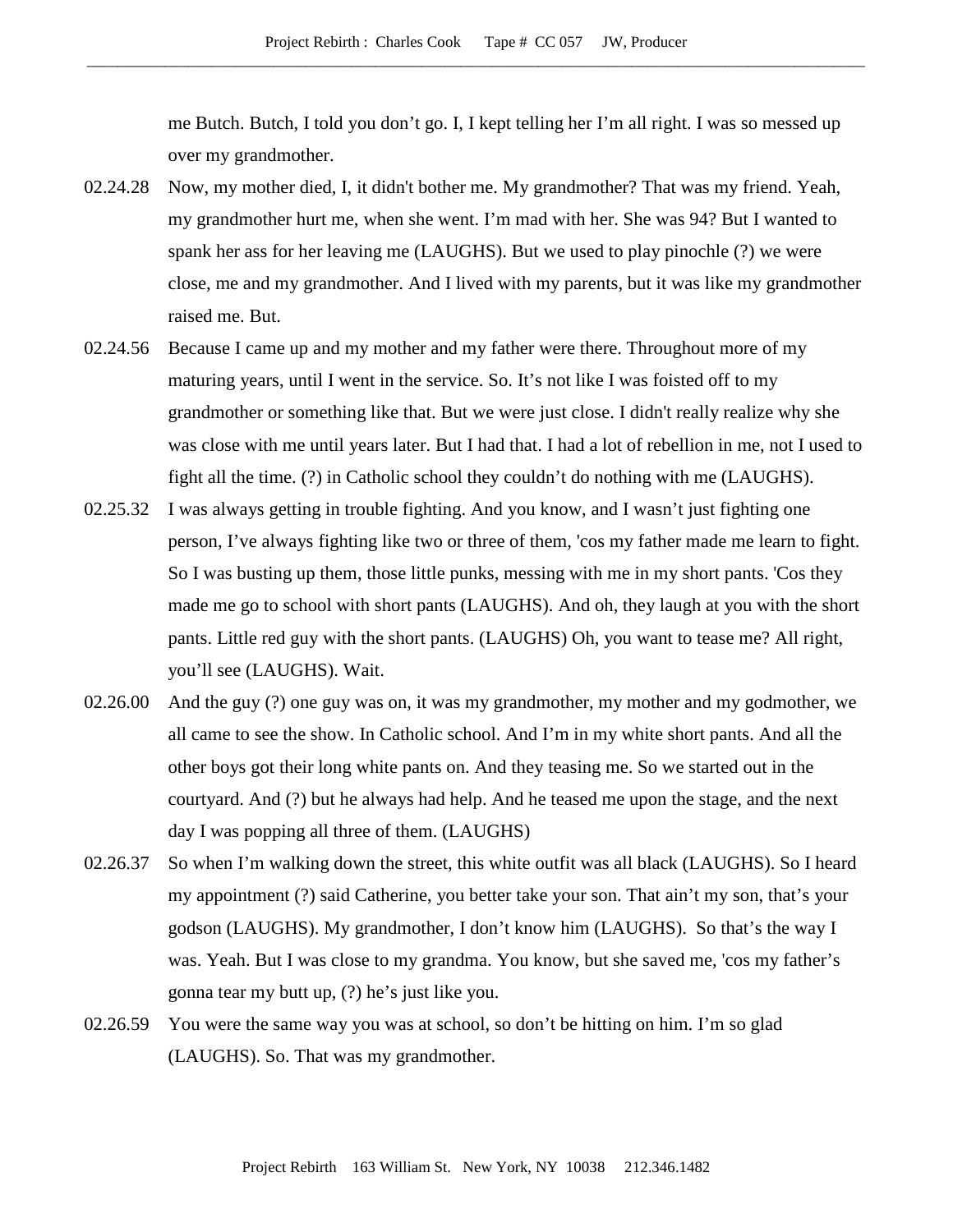JW: And 9-11?

02.27.13 CHARLES COOK: I didn't cry for anybody.

JW: Katrina?

- 02.27.20 CHARLES COOK: I did cry there. I didn't realize it, but I did, I remember now. I cried when I realized some of the people, and I saw things at ground zero that's worse in some respects 'cos you seen pieces, parts of people. But in Katrina, it was worse. Because people are still living, some of them. Lot, most of them. And all this stuff is gonna, I broke down when I really saw, I broke down one time. Yeah, I did. Unfortunately, I did. That, (?) normally I think I got good composure.
- 0228.00 But I broke down over there. It was something about it that just hit me. You know, and it was hit me at the worst time. I remember now. It hit me when you, y'all was in the truck with y'all. And it was supposed to go film the area, and it hit me. I (?) you know, 'cos I didn't realizes, and I had been in the area before. It was something about it. You know, 'cos I tried, normally what I do, I'll see something but I take my mind away from it.
- 02.28.31 You know, it's there, but it's not there. That's how I deal with a lot of stuff, so I can go on and do what I got to do. But. That, that down there really was devastating. 'Cos a lot of people grieved, you know, lost so much, lost everything. You, you live here and the next thing you come back and you got rubble.
- 02.28.59 I never seen nothing like that in my life. That was devastating, truly, truly was. I hope I never, or we ever experience that again in life. Yeah, that bothered me. So those two times, yeah, I, I grieved a little. Yeah. Yeah, I did a little crying. I'm, I must admit. So I'm a punk, ok?

JW: What about the nature of grief, where you were at the armory?

02.29.46 CHARLES COOK: (MID-STATEMENT) in the Port Authority. Yeah, that, see you making me remember, yeah. I block certain things out. Yeah, I remember that, yeah, I said no, that's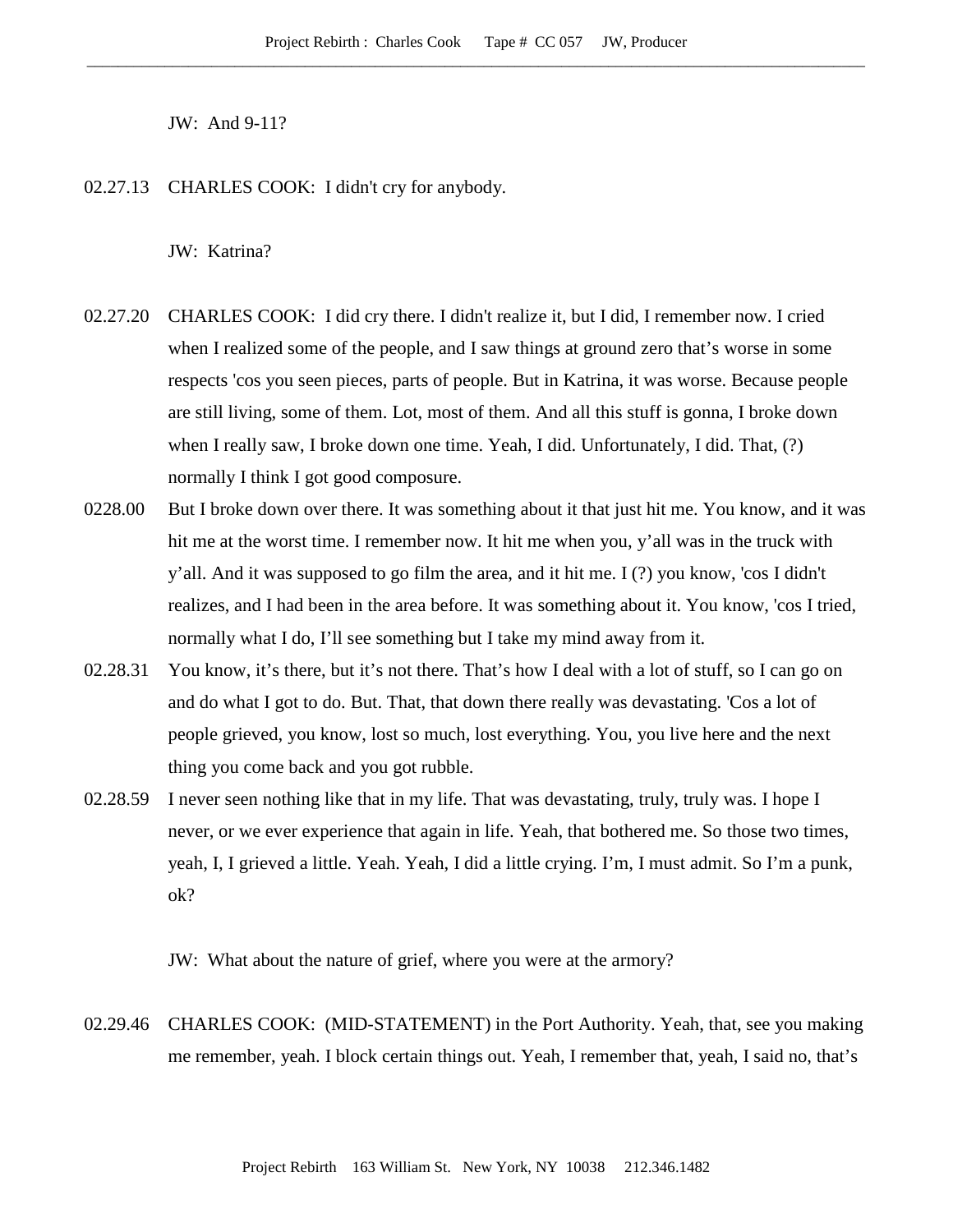when I said I can't do it no more. Yeah. (~JW~). Yeah, those three times, yes. So I'm a big pooh-pooh. I (?) am a little chicken.

JW: Why do you think we grieve?

- 02.30.10 CHARLES COOK: If you don't grieve, it'll boil up in you and you'll go half crazy I would think. You have to release it. It's like some pot and you put a top on it, it's supposed to be whistling. It's got to blow off that steam sometime, you got to blow it off.
- 02.30.29 So you got to expel it some kind of way. That's what my theory is, that's how I think about it. So to be able to cope, you got to deal with it, accept it, grieve over it, and get it over with and then you can move on. 'Cos see? I, I had forgotten about that thing in Port Authority. That's (?) wasn't one of the memories I want to remember.
- 02.30.59 'Cos made me like I say, woo. Those were people who were walking around, people yeah. I didn't want to remember that. Yeah. The bad part about 9-11 I just pushed it to the back. I put it on that shelf my wife tells me about. Take the, got anything bad, you put it, go in the kitchen, put it in a box and put it on the shelf, and lock it up away. So that was locked away, so you just brought it back out. So now I'm putting it back in the shelf, along with my grandma, along with (?) and we gonna put them back up there, and I'm gonna go along smiling like everything's everything. Ok?
- 02.31.41 So case closed, I don't know about that no more. 'Til somebody bring it up again (LAUGHS). Did you ever try that thing that I told you about that box in the kitchen?

## (OFF CAMERA REMARKS)

02.31.58 CHARLES COOK: You got to imagine you're walking in the kitchen, picking up the box, put all that bad stuff away, put it in that cabinet. And locking it away. You're gonna deal with that later on. It works. I do the same thing with pain, when I have pain, we all (?) like (my leg that's bothering me now?) you know? Say well, I'll think about this tomorrow. The pain's still there, but I put my mind to another spot. It's just annoying, but you know?

JW: Is that what you did with your health?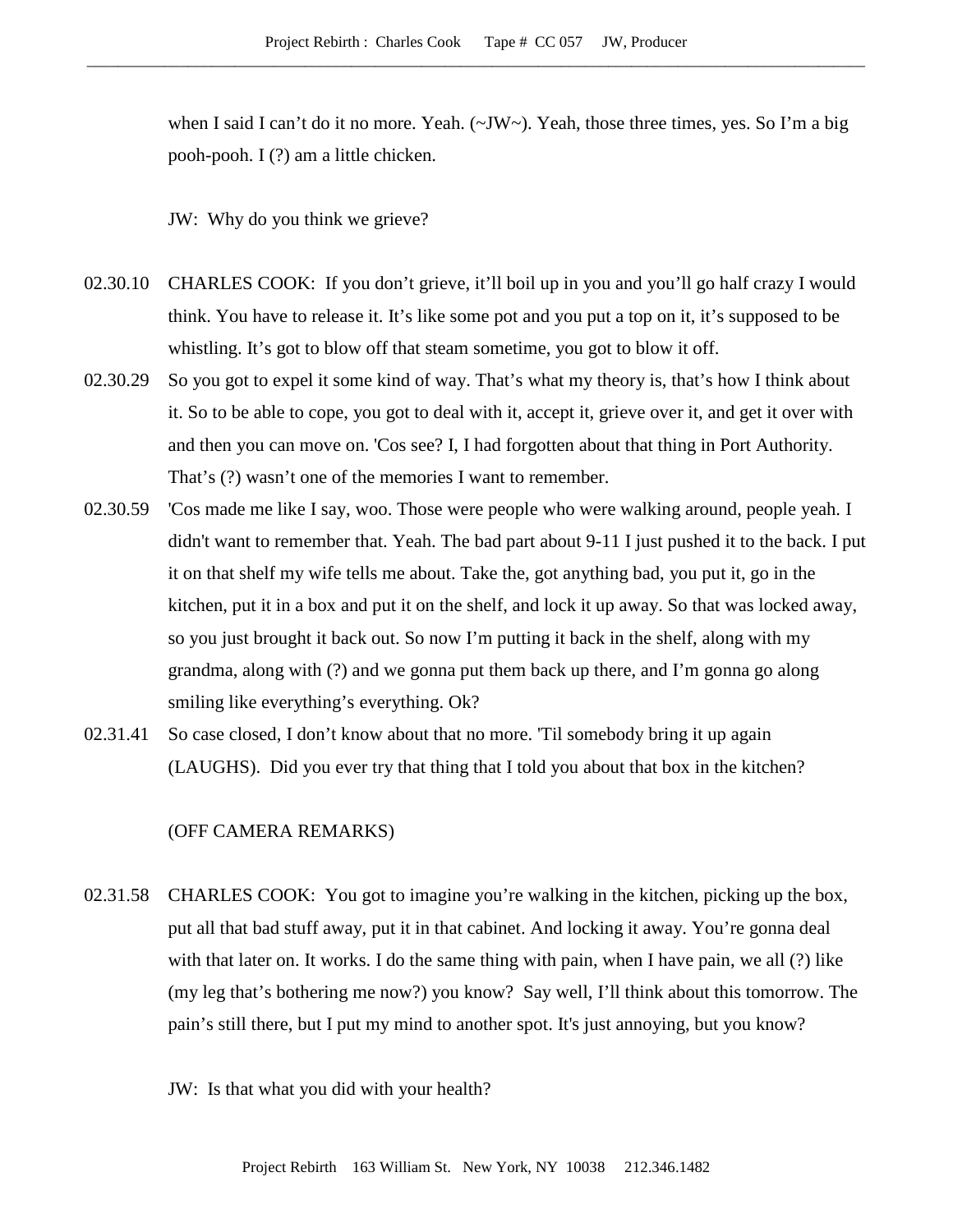02.32.30 CHARLES COOK: Of course.

JW: Did you mentally do that?

02.32.38 CHARLES COOK: Always, (?) I do that, I use that. That's my tool.

#### (OFF CAMERA REMARKS)

- 02.33.05 CHARLES COOK: That's what my wife taught me. My wife taught me this, about 20, 30 years ago. 'Cos that's what, that's probably why I didn't go to the doctor for them 3 years. See, you've just brought out something that I didn't even realize. That's probably why I didn't go. 'Cos I sure put it away, when I was, when my chest was bothering me and I (?) I'm not gonna deal with it, lock it away and just go on. See?
- 02.33.29 You've enlightened me to something.

JW: What made you pull it out?

02.33.43 CHARLES COOK: No, I knew right way, day 2 I was messed up.

JW: But after you put it away why did you pull it out?

(SIMULTANEOUS CONVERSATION)

02.33.55 CHARLES COOK: Yeah, when I was gonna dance, 'cos they you know I used to sing. Said why don't you come sing at the church? And I said I can't sing, my voice is gone. They said what? You (?) why don't you go see if they can do something about it? Which I really have not have really addressed. I've gone to the clinic but never told me about is there some way they can clear my throat - yet. Ain't that crazy? Still haven't done it yet. I wish I could have one of them old records when I used to sing. You would not know or think it was me.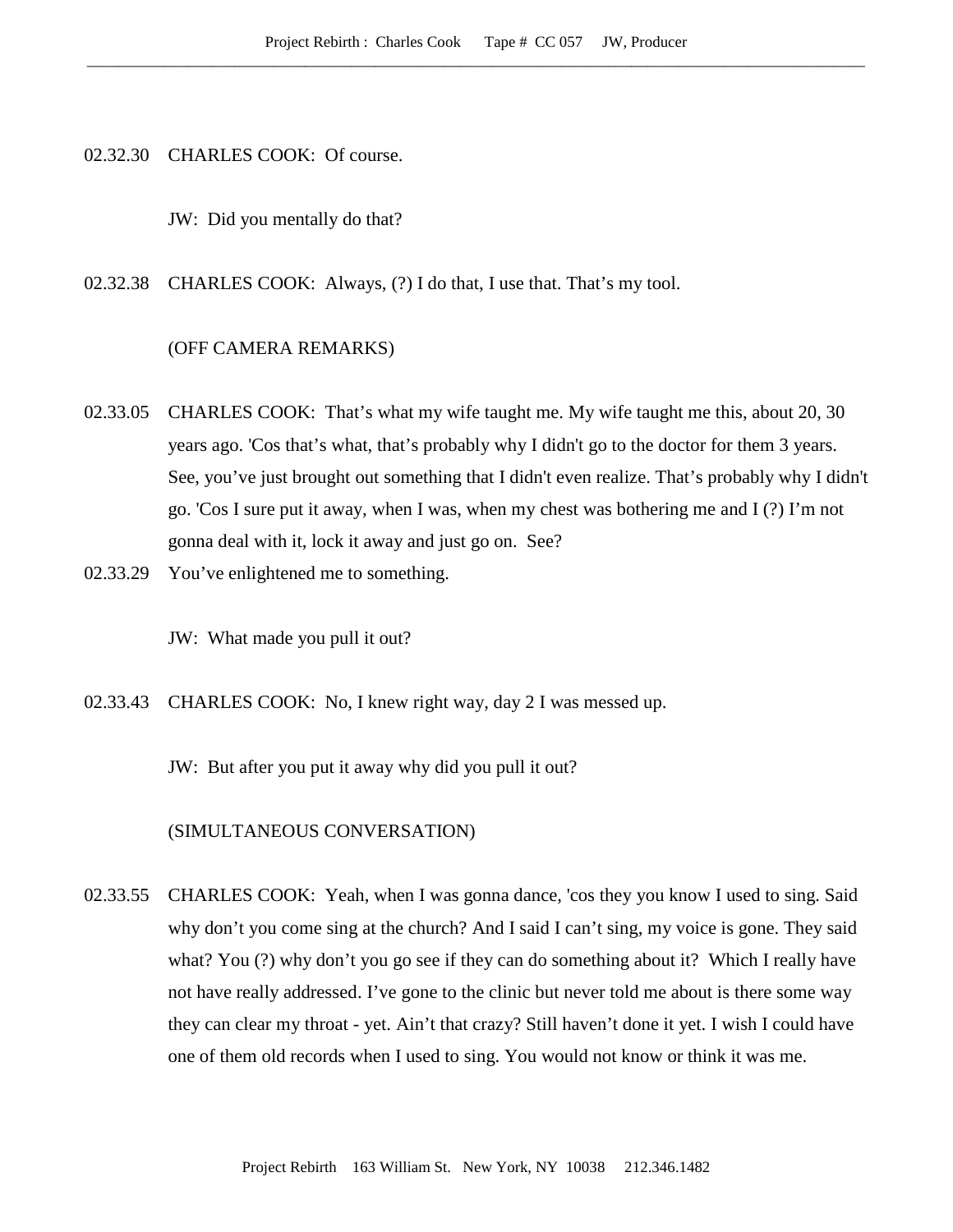JW: You have a good voice.

- 02.34.28 CHARLES COOK: No, I used to have a good voice. I don't have a good voice now. I used to have a really nice. I used to have one of them voice when I can honestly, seriously, we used to come sing. We sound like 3 or 4 different other groups. Groups that you know, wellnames groups. I've been on the Alma Johns Show (against?) groups like the Spinners and stuff like that, we, we'd knock them out. But when I used to come on stage, girls just throw them things take them things off, them undies? Throw them on the stage (LAUGHS). I'm serious.
- 02.34.57 Seriously. We had, we had something going. But we had a knucklehead in the group and he wanted to do wrong and just let it all go. But we had a nice, we had a nice sound, really nice sound. If we were singing in this room right now, when back in the, when I was young, we'd make the windows vibrate. Rattle. (?) like that. (?) 'cos of the sound. Our sound was such that it'd go (?) you could hear the windows (?) like that. And we (?) if we got into a certain, we was trying to break windows. We used to see if we could make one break, 'cos (?) the acoustics (?). you know? And you could hear the windows actually going (?) like that.
- 02.35.44 Yeah. That's true, too. When the we (?) was going to school, when I was going to school, the police used to come and get us and tell us please don't sing here. Please do not sing, 'cos when we'd come out of the school, we  $(?)$  we'd come down  $59<sup>th</sup>$  Street.
- 02.36.01 And one day we came down to  $59<sup>th</sup>$  Street and somebody said sing, sing. And we sang, the conductor would, didn't close the doors for a long time, people just packing down. And they just stood around and just listened to us sing. And so the cops said, this is dangerous, so please don't sing here. So (?) we don't want you to stop singing. But go upstairs on the next level. And every day when we'd come through, people'd be standing there waiting for us to come down. (?) we were really good.
- 02.36.28 We really were good. And we liked to sing in the subway 'cos it had a, acoustics that we liked, and we would practice like that.

JW: What happened when you have the appointments – did you take the box down?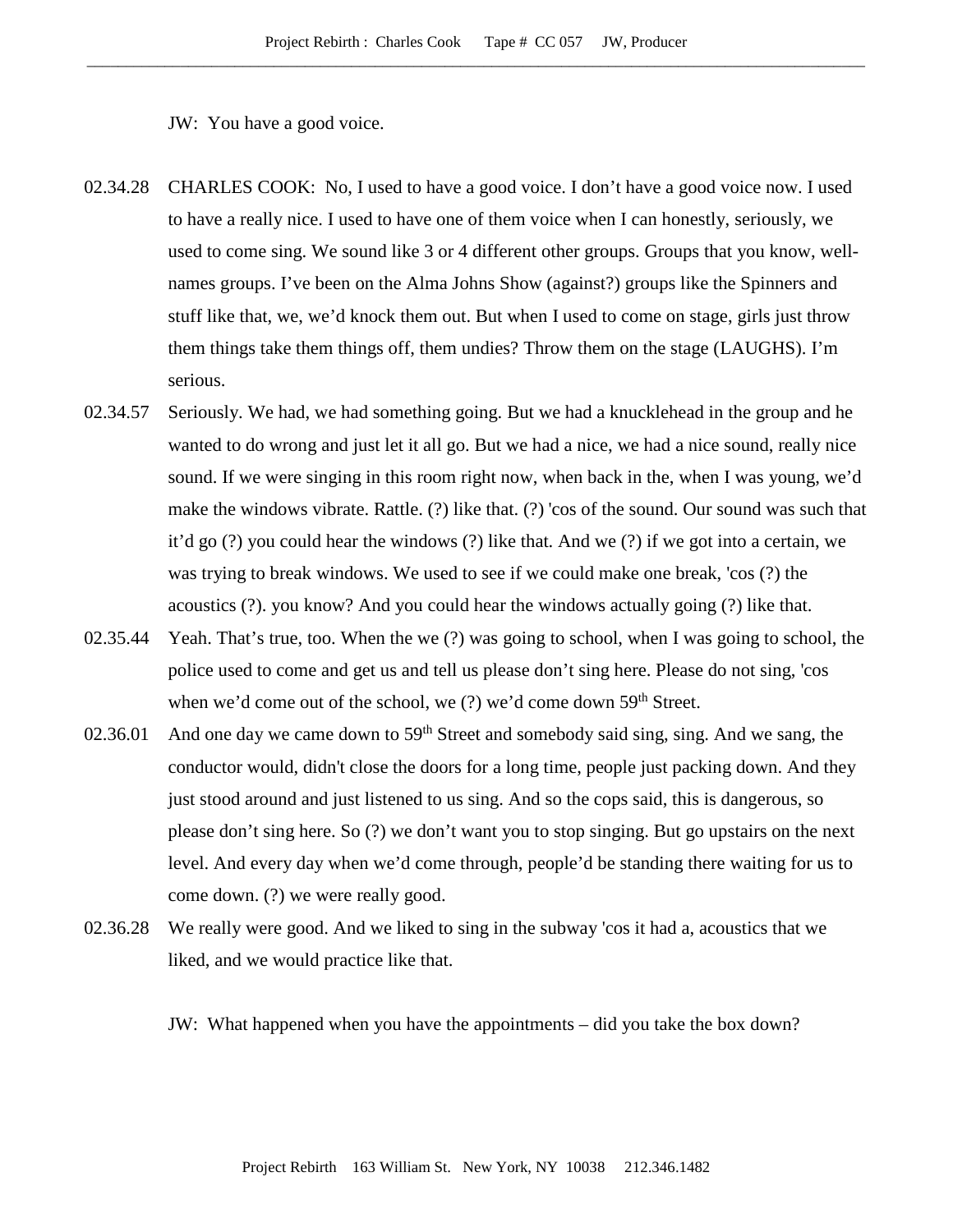- 02.36.43 CHARLES COOK: No. (?) with these I'm just doing what I got to do. I'm not even worried about those. I'm just doing everything I'm supposed to do now. I told my doctor, I told you (you all?) I said, next time I start, and you can see from the (?) I've been, I would keep all my appointments, Mount Sinai, I told my doctor, I said whatever you tell me to do, I will do.
- 02.37.03 And I've been doing everything he's asked me. Yes, Friday I had appointment, I made that appointment, right (that?) appointment. That's when he gave me the medicine. So the three, three prescriptions. But I got to get another one filled. 'Cos I, Danielle said can't you do Friday? I said no, I have an appointment. But it didn't last as long as I thought it was gonna last. That was really, really fast and he really made a consultation out of it, you know. He just told me, you have such, you have a virus that causes ulcers and it also causes cancer.
- 02.37.34 But that's the bad news, but the good news is I think I can get rid of it. I said ok. That's good. So we'll see.

JW: What do you think of remembering 9-11?

02.37.57 CHARLES COOK: Never forget. Revenge. That's what I think about. Never forgive. Not just never forget, never forgive. I ain't forgiving them for that. Forgetting is one thing, but I ain't, I can't forget that. That's unforgivable.

JW: Is it?

- 02.38.21 CHARLES COOK: Yes, it is. Scranton, too. And the Pentagon? You know? Had they attacked military outposts, I could deal with that. But this? Too many innocents, and they, luckily, the building wasn't filled the way it could have been filled. You realize how many people more would have been, maybe 5000 more people at least. No. When I heard them people coming off that roof, out them windows, and that sound, them hitting?
- 02.39.08 That that's what got me going down there was I'm listening to the radio and watching the TV. And I was watching it. They had a pro-b he was, strange, he was a pro-B looking for his first fire, that's a rookie police, (?) fireman, and they were showing it, and then I could see the plane going in like that, and my eyes went just like that, looked and I saw and I said that's no accident.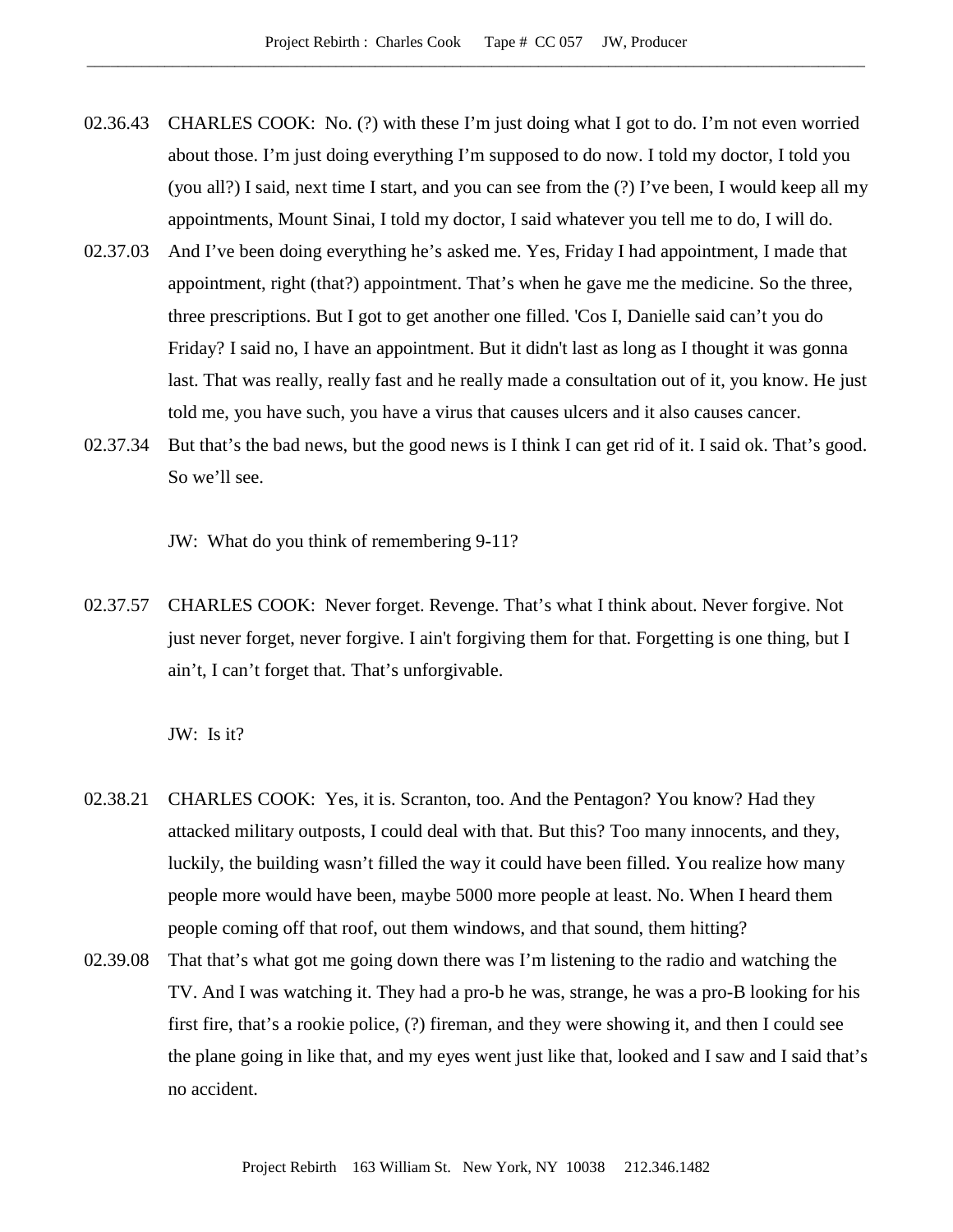- 02.39.33 I'm saying to myself, and damn. And they turned around and they start shooting the (?). And so I got the radio on and listening, and they had this guy get on there, and he was talking about, he was on the 70 something story and he said, (?) he couldn't find a way out. And he said, all I found is this lady, he said, after awhile he kept saying, talking, said, I, I don't know what we gonna do. He said, well, don't worry about it. And he said, we, we all right. And that's the last they heard him say something, then they heard him say something, said, two people coming out hand in hand.
- 02.40.07 That's when I did a little tear then. And got my ass up and put on my shit, and went downtown. 'Cos I knew I was gonna be needed. 'Cos it, you know, at first I knew it, you know, well, the fire department take it. But at that point, I knew I was gonna be needed. Yeah.
- 02.40.34 I'd do it again. Under the same circumstances, with no hesitation. I'd never forgive them bastards, excuse my French. Anyway. Yeah, my daughter's, one of her friends died in that building. (?) Ion.
- 02.41.03 His wife is a very nice (?) I met them years ago. He died in that building. I didn't realize it 'til later on. But we had dinner last year with her. So. it didn't affect me directly, but later on I come to find out it did affect me, 'cos it affected my daughter.
- 02.41.34 And I'd had met the young lady. She lives in Brooklyn. And then a friend of mine, when I was down there working with the Red Cross, I helped him, he ended up dying. (?) from complications from down there. So and it's affected people's lives. 'Cos I helped him to get some money for, he couldn't even go back to work and he worked, had a good job with (?) and he couldn't even go back to work. He ended up getting real sick.
- 02.42.10 I didn't know why the lord has allowed me not to get real, real sick. And I feel funny about that, that I ain't really, but when, when I jumped on my health right away I just started doing things that try and change it around. But I've been blessed that way.

JW: Do you feel guilty about that?

02.42.27 CHARLES COOK: So what? You're just crazy, right? That's stupid, right? (~JW~) That I do feel, that I seen so many other people who's sicker than I am, and I was in longer, and I, but I, I did jump on my health faster. I was, jumped on it right away and started taking stuff.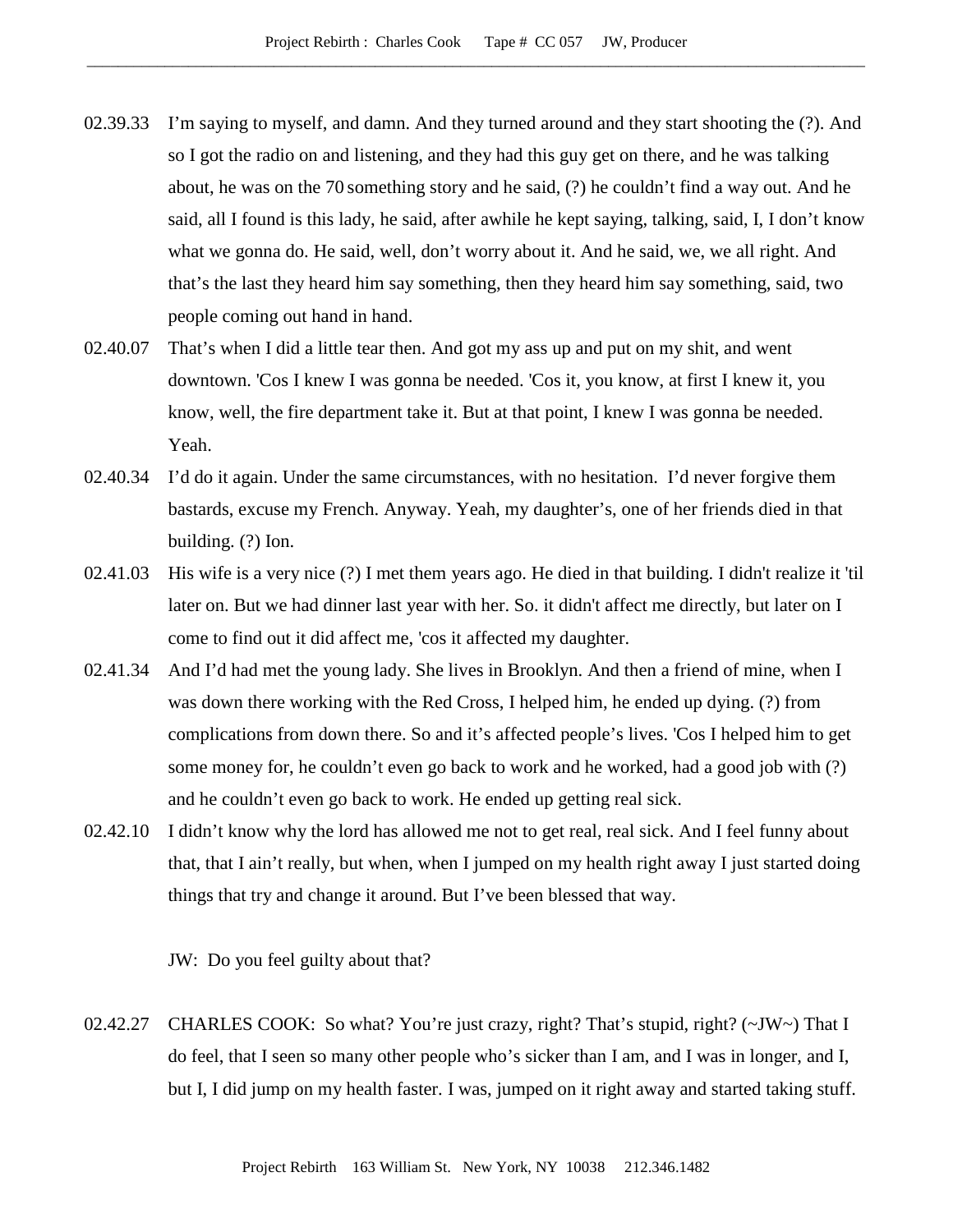Me, I'm just blessed, the lord blessed me really. 'Cos I should be in a box or be gone a long time ago. You know?

- 02.42.57 Yeah, I do feel guilty that way. It's crazy, yeah, but I do. 'Cos there's so many people, there wasn't even (that many?) that long a time that got real sick. I've just been blessed not to get real sick. I'm thankful, lord, don't, don't take it the wrong way now if you hear me (LAUGHS). Just don't get (?). Yeah. Yeah, I do, to be honest.
- 02.43.30 Yeah, I do feel embarrassed about that part of it. Yeah. I never really realized that, but I do.

JW: Guilt's a funny thing. It's not like any other emotion?

CHARLES COOK: Hidden factor (LAUGHS).

## (OFF CAMERA REMARKS)

- 02.44.09 CHARLES COOK: It's like I attribute it to three guys, standing in the dugout. Bomb goes off, the guy in the middle don't get nothing wrong with him. The two other guys die. Why didn't I get it, that type of thing.
- 02.44.28 That's only way I can contribute it. You're not sorry that you did, didn't die. But you wonder, you know, so. And I look at it, and I keep thinking, well, he ain't give me all this sickness like others, so maybe I can go and do something else. So I'm giving back. That's why I keep saying I'm giving back. I never realized that, but that's part of the reason.
- 02.45.08 Yeah. You got to give back. Got to give back for every day you're here. And give back for those that can't give back. 'Cos I know to this day, I know that the camaraderie that I felt down there, when guys said.
- 02.45.31 A guy told me he said a little scared of the one building that they was thinking that might first come down when we were first there. He said if something happens, I said I'll come get you regardless if the building's coming down or not. And he said I would do the same for you. It was just knowing that you would do that for one another. And I know to this day that even though they knew they was gonna die, if they thought they could still (of service?) save somebody, them firemen would still been going in that building to save somebody.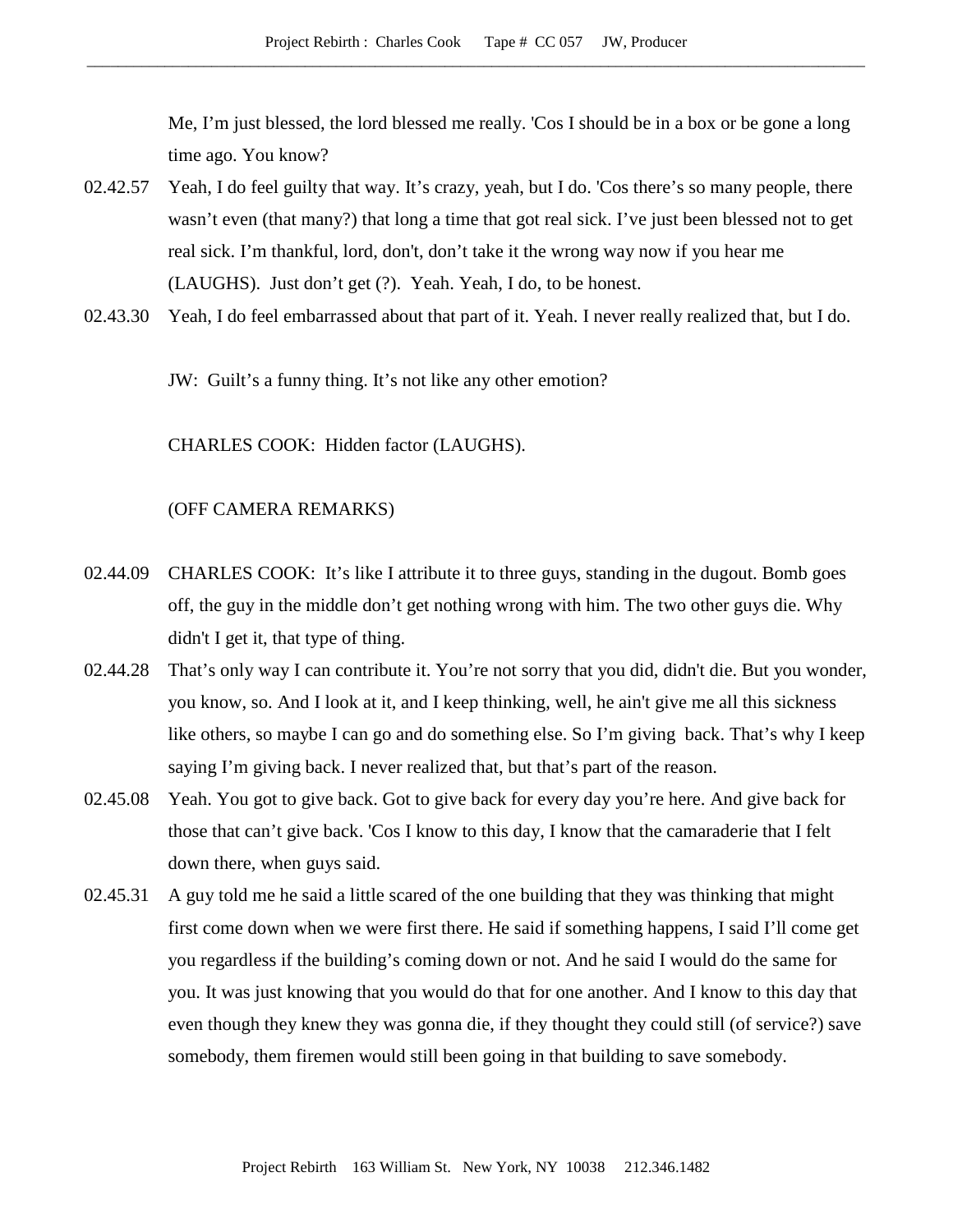- 02.45.59 I believe that (more?) in my heart. I really, truly believe it. The prudent thing would have been telling them to get out. But they would have been somebody saying, though, I could save somebody. That's the kind of character those people have down there. That's why I say it's shameful they haven't done something already. They need to be ashamed of themselves. Bloomberg, all of them. Bloomberg got enough money to, all of them. Arguing over that.
- 02.46.30 It's just shameful.

JW: Is that one of the reasons you were sad for Katrina?

- 02.46.39 CHARLES COOK: No. It was on the shelf. It was on the shelf. Katrina, I just felt messed up for Katrina, 'cos Katrina was just, I was in a spot, the guy's house two miles away (LAUGHS). What kind of stuff is that, two miles away from the foundation.
- 02.46.58 Swept away. I said where's your house? He said, it's about a mile and a half down that-away. (LAUGHS) That's just sad. Real sad. Very, very sad. No. I have nothing to feel guilt about that Ground Zero at all. Not that I lived or anything like that, I (?) .
- 02.47.28 I really don't. I just, I'm glad I'm not sick, you know, 'cos other's so sick.

JW: Is that why you don't want to talk about it?

- 02.47.40 CHARLES COOK: Might be so. I'm not as sick as I could have been. If I hadn't jumped on my health. 'Cos I started doing stuff right away. Right away. There was somebody down there and they told me, said start taking this stuff. And I started taking it. So I think I owe them for being as well as I am.
- 02.48.06 Yeah. I should have rode down my motorcycle down here now. 'Cos I'm going, after I leave here, I'm gonna go play some chess in the VA hospital. In the Bronx. Something like, nice to be riding in the open, no nothing on, around you. I'm getting better.
- 02.48.29 Just learning how to, got to do these wheelies. 'Cos I'm gonna do a wheelie. (LAUGHS)

JW: Anything else you'd like to say?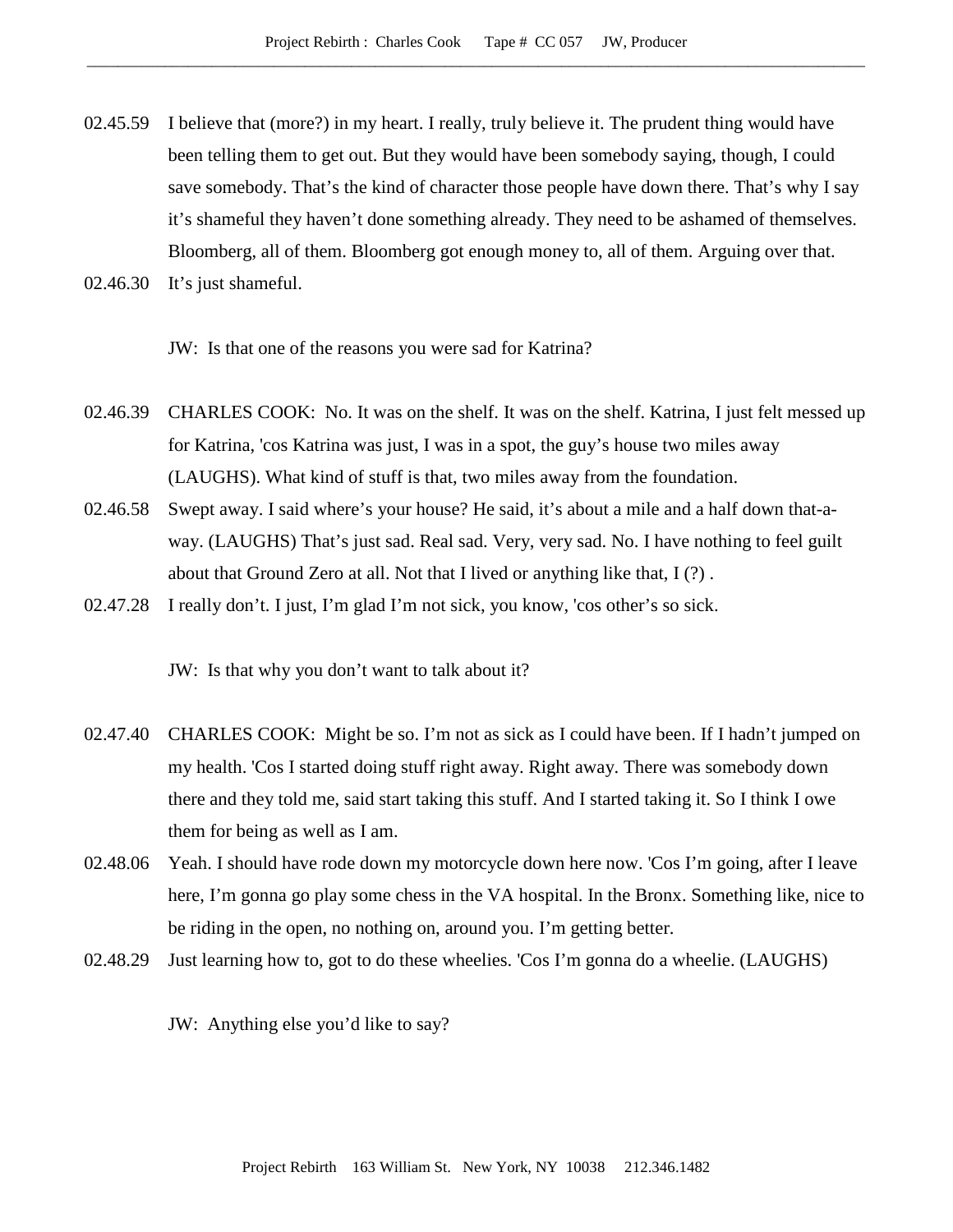- 02.48.40 CHARLES COOK: Well I've met some nice people, current company included and through this project, so. There's nothing else I can say. I just hope the people, the other 9 people that are coping better than most people. Hope they're coping with it.
- 02.49.00 It'll be interesting to meet them, though. I would really like to meet them. That's what I'd like to do. But then it's not a, it's not a highlight. Because we probably share something with that, it would be nice to share. 'Cos indirectly we, we are directly connected.
- 02.49.32 If that makes sense. Not just talking about this film. You know? That, that hole (?) a lot of lives together. I learned to have a lot of respect for those guys in that blue uniform. You know? Changed that way.
- 02.49.58 They were all right and (?) they're going right back to the same old shit, though. (LAUGHS) But. I still have a respect for their job, 'cos that job is not easy. Any given moment it can be taken from them. Yeah. They're my heroes. You know, I don't use that word too willingly. Willie Mays was a hero.
- 02.50.30 Willie Mays was no hero. I would say Jackie Robinson was a hero, because he put his life on the line. Jesse Owens, when he put his life on the line, somebody putting their life on the line, those are what you call heroes. A schoolteacher who throws himself in front of a bullet for, to save a student (?) is a hero.
- 02.51.00 He's a hero 'cos he caught the fly ball. You know, he's no hero. (?) You know, when people assert themselves in positions where they come in harm's way, and I'm not talking about myself 'cos I didn't put myself in harm's way, those are heroes. Those are real heroes. And they're willing to sacrifice all, those are heroes.
- 02.51.32 You know? And they say, well, oh, Robinson went out and just played ball, but he knew when he was going out before he got there that he was gonna have death threats, all of that. And he still went. That's a man with courage and conviction, so he was my hero. I always say Robinson's my hero for, as far as anybody goes. But (STOPS)

# 02.51.53 END OF TAPE # C.C 058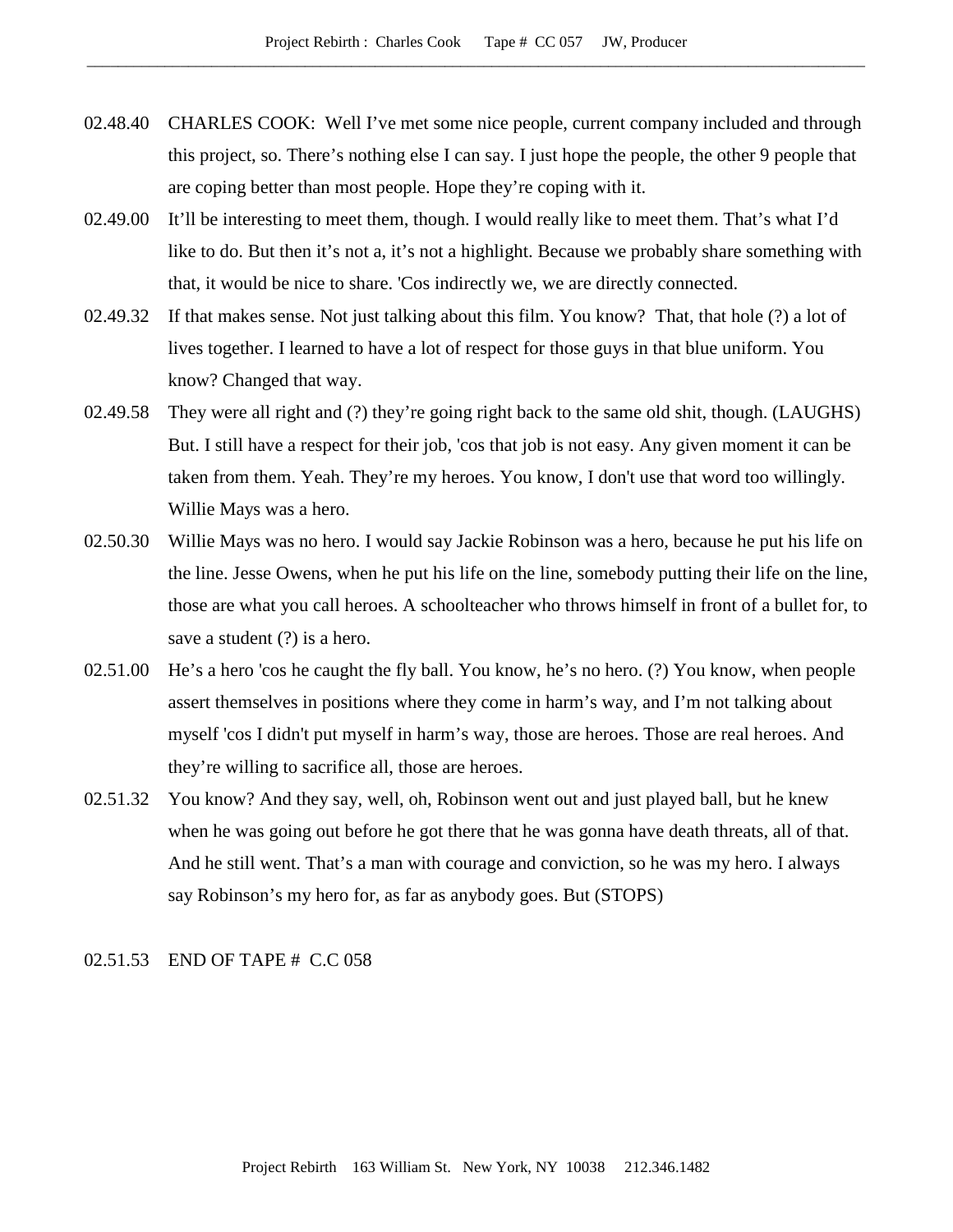# **TAPE # CC 059 Charles Cook JIM WHITAKER, Producer/director PROJECT REBIRTH**

### 03.00.06 PICTURE UP

(OFF CAMERA REMARKS)

JW: After Robinson?

- 03.00.18 CHARLES COOK: After Robinson, I (give?) my heroes are those firemen that died in that building. You know?
- 03.00.28 To put your life unselfishly before all this. That's a hero, to me. You know, you can't do no more than that. You know? You got my utmost respect. You know? Self-sacrifice (?).
- 03.00.59 I still say that it's shameful that they're not doing anything to make this thing happen for these people. To do anything less is disgraceful. They can argue and bicker over something like that. If they can't raise the money, let the people (?) New York raise it, 'cos we could do it. You know? Yeah.
- 03.01.48 So you glad you getting rid of me now, after all this time? Yes you are. You don't have no headache. Is he coming? Is he gonna be on time? Did you get in touch with him? Why is he giving us such a hard time to go.
- 03.02.04 Oh you don't want to do this? Oh. Yeah, I can hear it now. I'm really, boy I done got that headache now. Danielle said I was trying to be funny with her, but I had a lot of stuff. I had to take care of my baby, Destiny. I take her to her dance class. I started her on this thing. And I take her every Tuesday and Thursday and we're there 'til 9 o'clock at night.
- 03.02.28 It's an Africa drum class.  $(\sim JW \sim)$  Oh, it's nice.  $(\sim JW \sim)$  It is great, and I like going.  $(\sim JW \sim)$ . I do. The drum, the music is good  $(\sim JW)$  and the dancing is good. You know? And she's getting into it real good, she can dance. And then I like to look at all the eye candy, just standing there, just a (jumpin'?). I'm saying (LAUGHS). But it's nice, though. But I did have those appointments.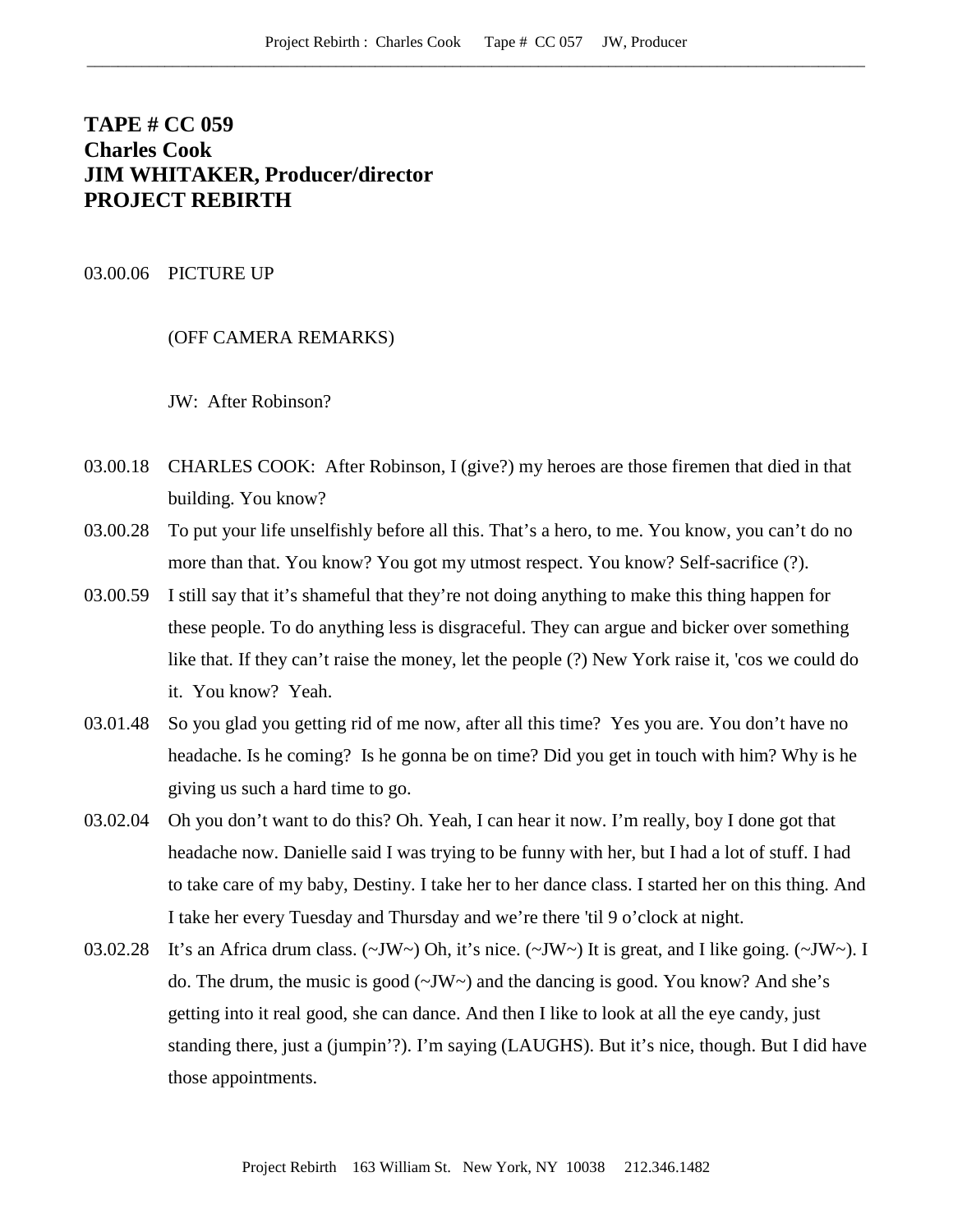03.03.00 And I was supposed to be taking her someplace today. But I cancelled it since she was saying, you know, (?)

#### (OFF CAMERA REMARKS)

JW: Thank you, C.C.

#### (OFF CAMERA REMARKS)

JW: Why do you like helping people now?

- 03.07.00 CHARLES COOK: Oh, you see, I like it, though. I really do. Well. I didn't know I liked it, excuse me, until I went with the Red Cross and was doing disaster services. And a lady had gotten burnt out. And she was, her son was trying to just push her aside.
- 03.07.28 And I was. He just was callous to his own mother. So I asked her, did she have any other relatives? And had he had his way, she was gonna go in some hotel. I said, but don't you have a home or something like that? Yeah, but she can't come with me. So I asked the lady, I said do you have any other relatives? She say yes.
- 03.07.58 So I said, could you give me the number? And I called her uncle, his uncle. And I explained what was going on. I said I will be able to get her some money and stuff, but her own son don't want to have nothing to do with her. He said what? And he was there in less than five minutes. And he straightened that out. And I felt good. It made me feel even better to see the little, the look on his son's face, her son's face, that he could not just have pushed his mother aside like that. So I like the idea of helping. It made me feel good to help somebody. So that's why I like helping. It, I found out it's gratifying. It's better than money, too.
- 03.08.40 It's really nice to help. When you can help somebody, it's a good feeling, and I felt good when I was down at Katrina, I was able to help. Put a smile on some of those people's face. So it's rewarding. Selfishly, it is rewarding. You know?
- 03.08.58 I didn't realize it was rewarding, but it is. You know, to help. Just to. I, I (?) when people say giving is a good thing, (?) I do understand it. You know, you may not be giving them money, but you're giving up service or giving up time to listen or something.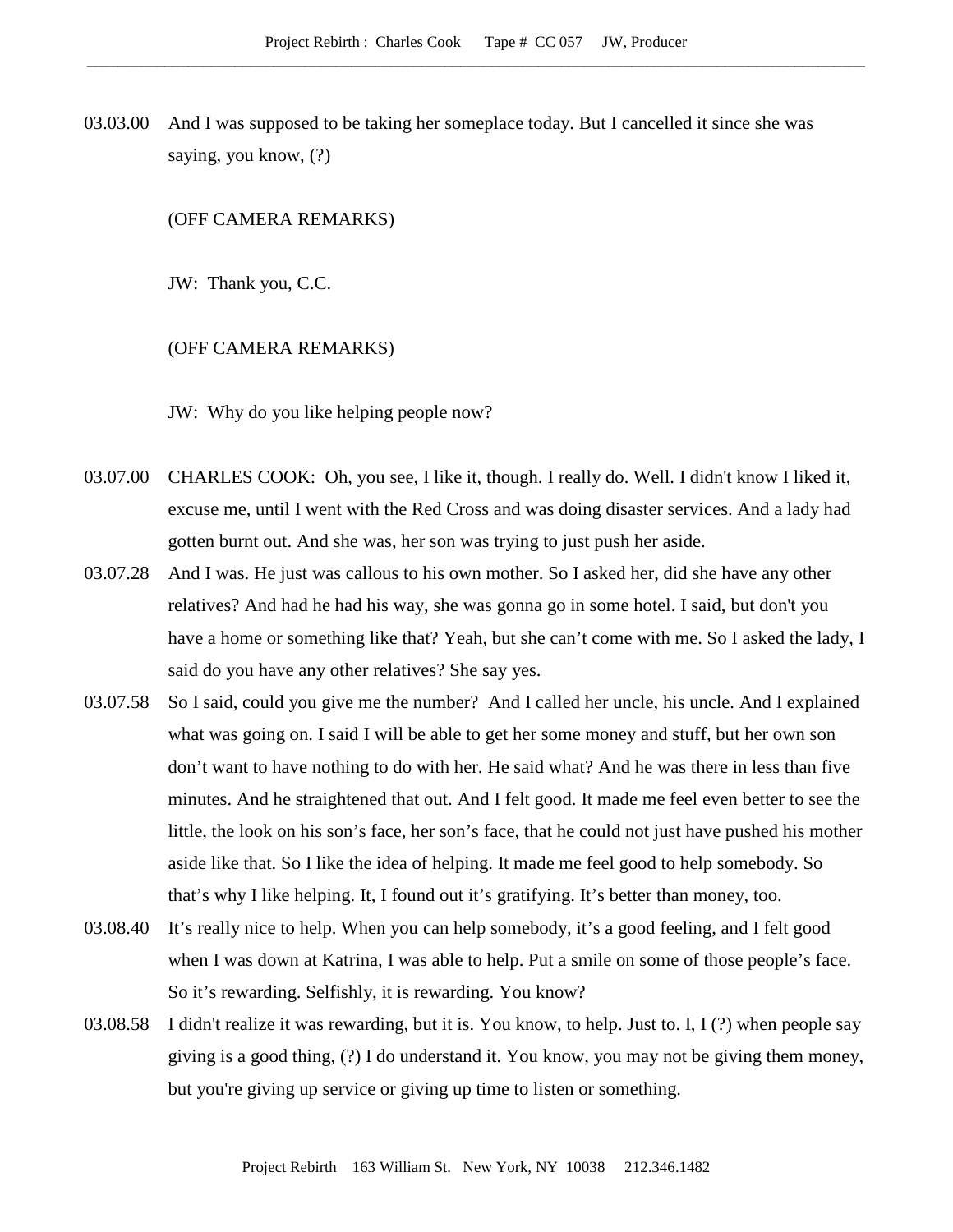JW: Do you have a sense of belonging when you're doing that?

- 03.09.21 CHARLES COOK: Of course. Yeah. Yeah. It's empowering in some sense that you can help somebody. It's better than not being able to help. You know, you can oh, I can't help, I don't know what to do. That's why I start taking those classes, so should a situation arise, I won't have to sit on the side and say what would happen if they released some dust, what should you do? Should you look into the dust? Should you turn around? Should you go to the side? You know?
- 03.10.00 The fact that I can say, listen, turn your back towards the dust, because the particles will go around you, you know? 'Cos they just go around an object. As if you're facing it, it's gonna get you, be sideways it's gonna get you. Just don't panic. So. That's why I went there, so I can get knowledge in case.
- 03.10.29 Knowledge is needed. You used to do that as a little boy, too. (LAUGHS)

#### (OFF CAMERA REMARKS)

# 03.14.00 B ROLL - CAMERA

JW: Is helping like belonging?

- 03.14.25 CHARLES COOK: I would think so, somewhat. It's about being part of a community, being part of a structure or something. That (?) sense of belonging, yeah. It's a, is it more, it's more a purposeful thing than anything else. Like you got a purpose. 'Cos I wasn't really doing anything with my time. But now I have purpose. You know? When I'm helping somebody I have purpose, there's a purpose there.
- 03.14.59 You know? You should not waste your time or your life. I would like to look back at my friend and say what can I say about C.C.? He was a womanizer. Ok. We could accept that. But he was true and honest with his friends. And I didn't lie to my wife or my girlfriends. I told them all, one life, one wife. And if you can accept that, that's the way it is.
- 03.15.34 You know? Speaking about my friend, that's him calling right now.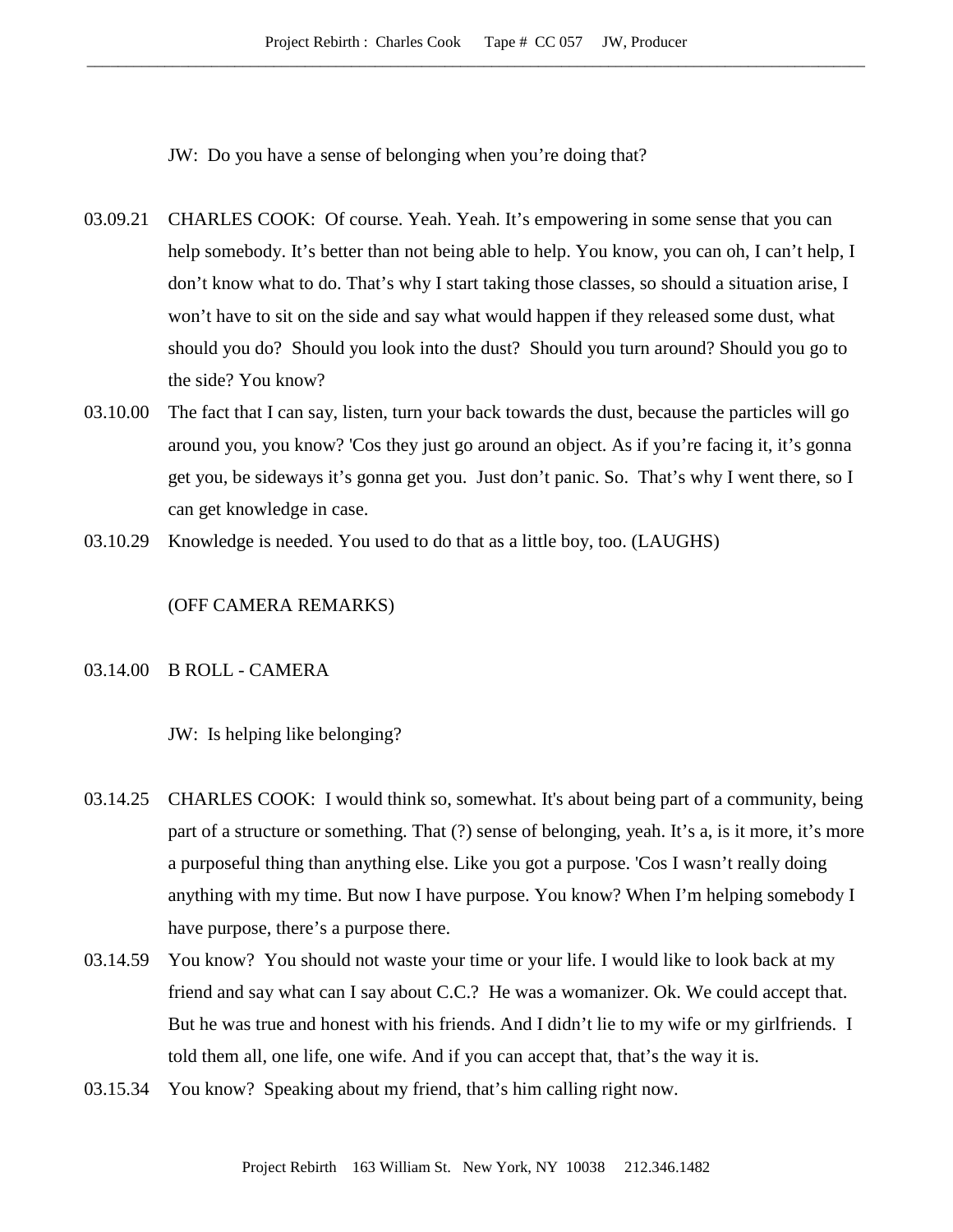JW: What would you say to friends about being a helper?

03.15.42 CHARLES COOK: Get involved. Get involved.

JW: On your epitaph?

- 03.15.48 CHARLES COOK: On my epitaph? I don't know. I've done so many things. You know, I (?) looked over some of the jobs I've done. I've been a stevedore. Worked for railway (?) United Parcels. I worked for Penn Railroad, doing track department. The city, post office. I've always worked - cab driver. Had my own business.
- 03.16.21 He was honest. And didn't go the easy way when he could have gone the easy way. I've done my share of dirt. There for the grace of God go I, 'cos I did put a bullet in a man's head. Many years ago. Could be still a lot down for that. But the right people were with me at the right time. You know? So I'm, I'm managed to miss that. But. So God has spared me. I tried to do right by people. Try to keep my word to my friends.
- 03.17.00 And that's all I can say. I wasn't abusive to anybody. I ain't never struck my wife, never called her a name. (?) You know? So. I like myself. You know? I do like myself. So. That's the most important. Like I say I like myself. If I had some daughters, I'd want them to marry somebody like me.
- 03.17.30 I'd just have to tell them, baby, he's gonna do what he gonna do, but he'll be home. He'll take care of the bills. Don't worry about it. So (LAUGHS)

# (OFF CAMERA REMARKS)

- 03.17.55 B ROLL CLOSE-UPS, STILLS
- 03.21.00 ROOM TONE
- 03.22.31 PICK UP AUDIO ONLY, END OF ROLL 2

CHARLES COOK: Because we probably share something in that. It would be nice to share. 'Cos indirectly, we are directly connected, if that makes sense. (COUGHS) I'm not just talking about this film. That, that hole pitted a lot of lives together.